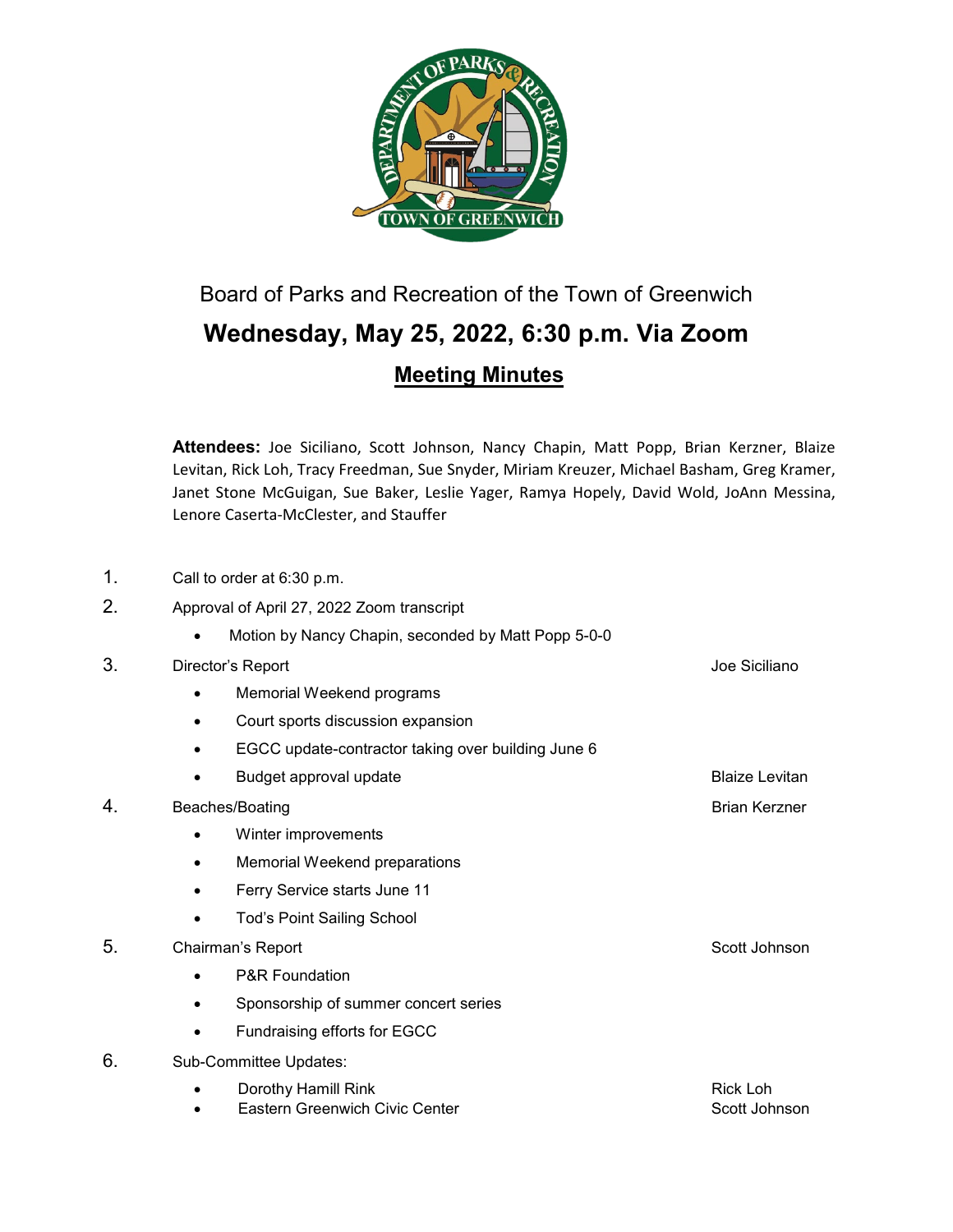• Parks and Trees Nancy Chapin Nancy Chapin

o Binney

o Pomerance Tuchman

o Byram Park

o Save the Sound June 26

# 7. New Business

• Request for a backboard at Christiano **Christiano** Joe Siciliano

# 8. Public Comment

• In favor of a backboard facility **David Wold** 

# 9. Adjourn 7:33 p.m.

• Motion by Rick Loh, seconded by Matt Popp 5-0-0

**Scroll down for Zoom transcript**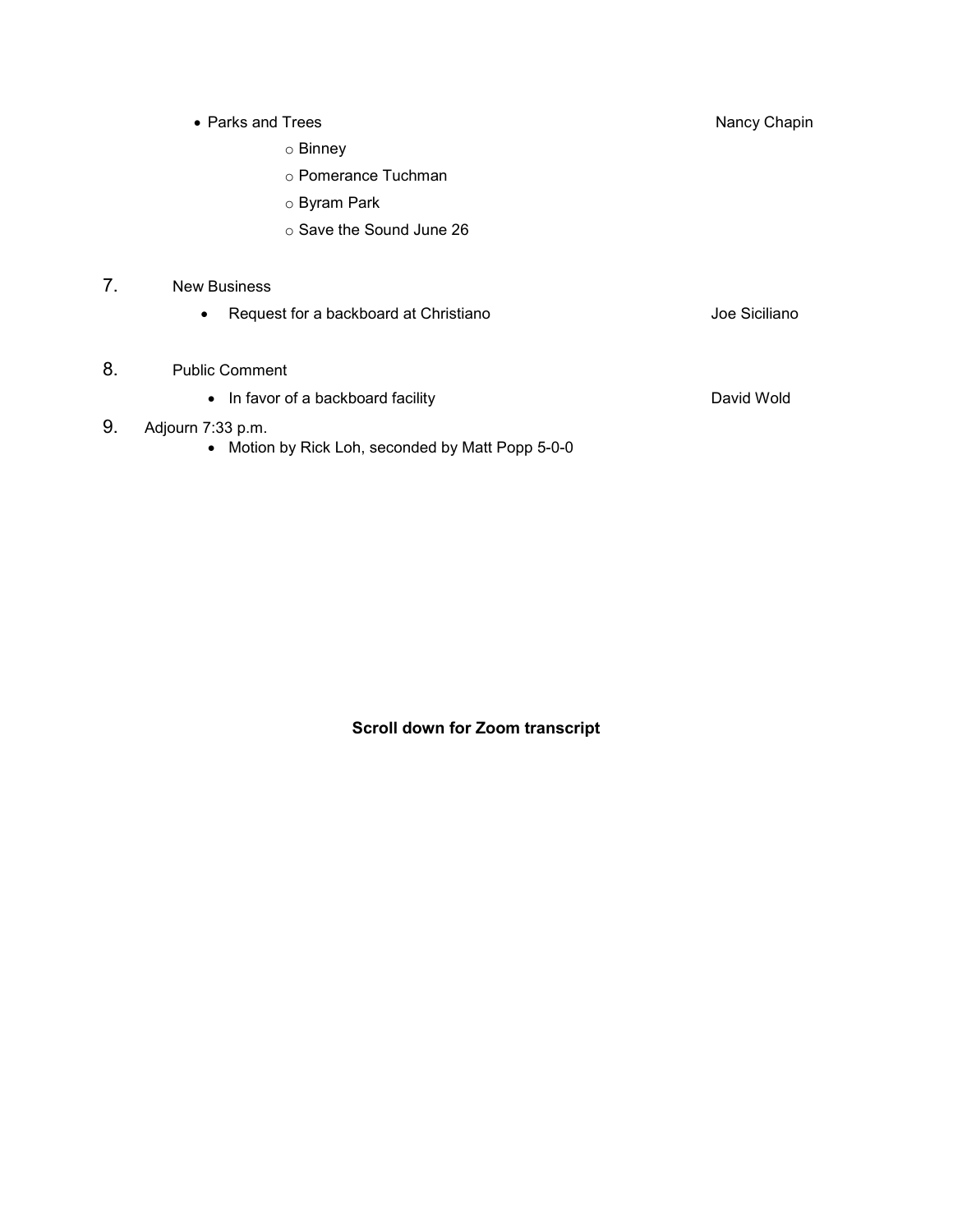

# **Board of Parks and Recreation Virtual Zoom Meeting Transcript May 25, 2022**

This Zoom transcript is computer generated and does not always accurately capture the words. Please refer to the posted audio of this meeting on our website.

# WEBVTT

1

00:00:03.629 --> 00:00:05.400 Scott R. Johnson: So this is the alarm.

 $\mathfrak{D}$ 

00:00:06.629 --> 00:00:09.809 Scott R. Johnson: May 25 rather me of the order parks and REC.

3

00:00:11.219 --> 00:00:14.940 Scott R. Johnson: And we have corn here so that's good.

# 4

00:00:16.020 --> 00:00:28.080

Scott R. Johnson: And a couple things I want to get to before we even start, one of which is on i'm interested in in trying to do live meetings pretty soon.

5

00:00:29.910 --> 00:00:43.740

Scott R. Johnson: Particularly if we can find a venue that's at least half outdoors So if you guys have new just like I do now, let me know if you have an interest, not to do that because of covert or other reasons um.

# 6

00:00:45.150 --> 00:00:47.880 Scott R. Johnson: So I said, both as both my daughters now have co found a little.

7

00:00:50.880 --> 00:00:51.840 Scott R. Johnson: sensitive to it.

8

00:00:53.220 --> 00:00:56.250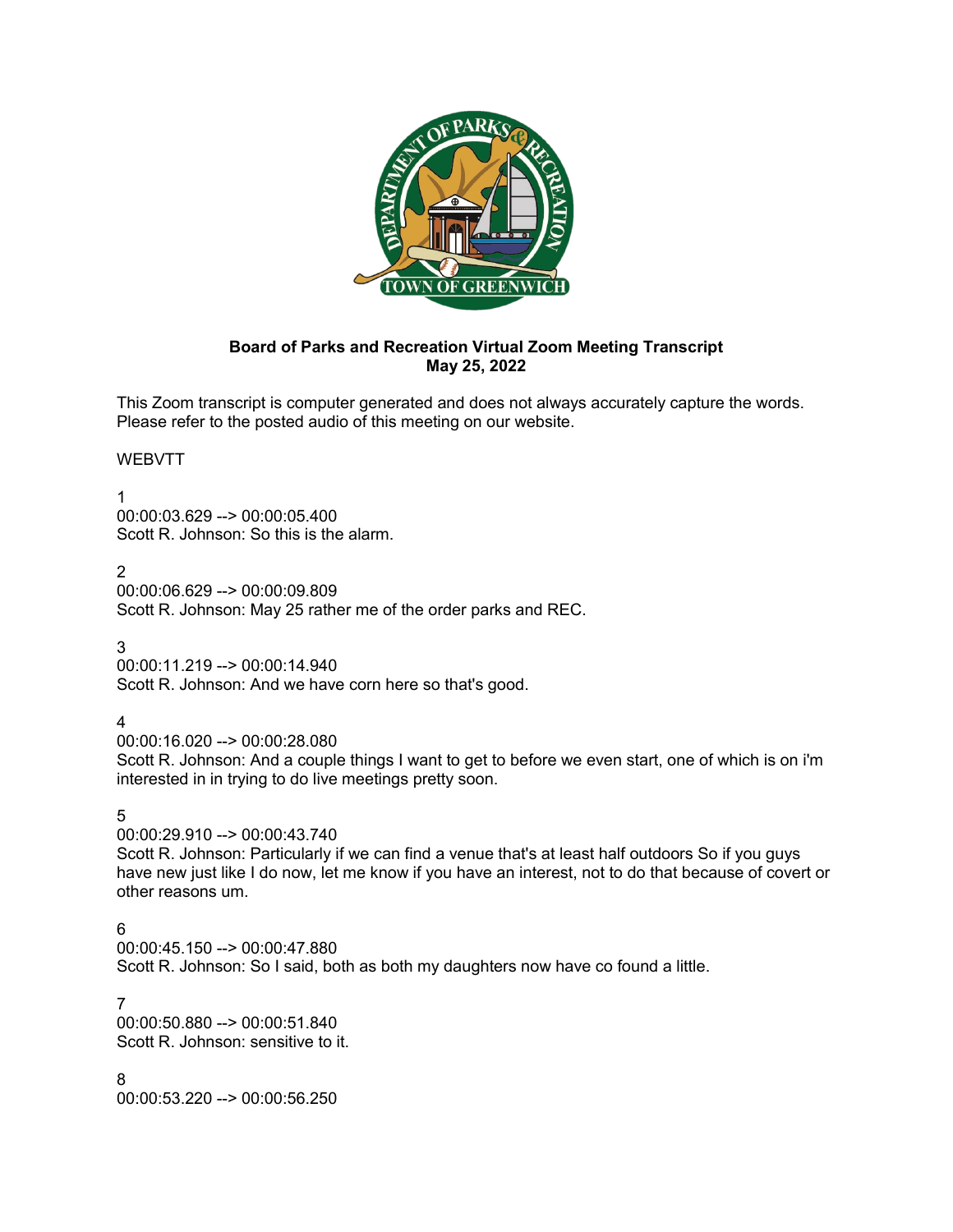Scott R. Johnson: So anyway let's go to the first thing which is approval of.

9

00:00:58.140 --> 00:01:05.130

Scott R. Johnson: The last soon transcript which is April 27 so someone make a motion to approve that.

#### 10

00:01:07.260 --> 00:01:07.830 Nancy Chapin: Obama.

# 11

00:01:08.130 --> 00:01:10.350 Scott R. Johnson: Nancy you may want second that.

# 12

00:01:13.980 --> 00:01:20.820

Scott R. Johnson: That Okay, so is no questions on favor raise your hands i'm in favor.

#### 13

00:01:22.080 --> 00:01:29.490 Scott R. Johnson: trick Tracy matt Nancy okay so minutes or so approved um.

#### 14

00:01:30.870 --> 00:01:34.200 Scott R. Johnson: I have as normal, for me, I have.

#### 15

00:01:35.970 --> 00:01:44.370

Scott R. Johnson: In this for this meeting about seven things that either have questions on or I was working on and so several of them.

# 16

00:01:45.150 --> 00:01:56.340 Scott R. Johnson: I already directed to kind of the appropriate people to respond to them, and those are like examples of questions on on certain things, how can we do this for how come in and

# 17

do that so.

00:01:57.630 --> 00:02:09.360

Scott R. Johnson: Those are going to be dealt with by either staff or general or other people so let's let's jump right into directors report Joe unless you want to move somebody else up.

# 18

00:02:10.110 --> 00:02:15.600 Joe Siciliano: No, no that's fine, we can move forward place and I have a few prepared.

# 19

00:02:16.620 --> 00:02:31.470

Joe Siciliano: topics, and so you know, probably be five or seven minutes between both of us so um I mean without without saying, everyone knows it's Memorial Day and Memorial Day weekend, so you know, we have the pedal.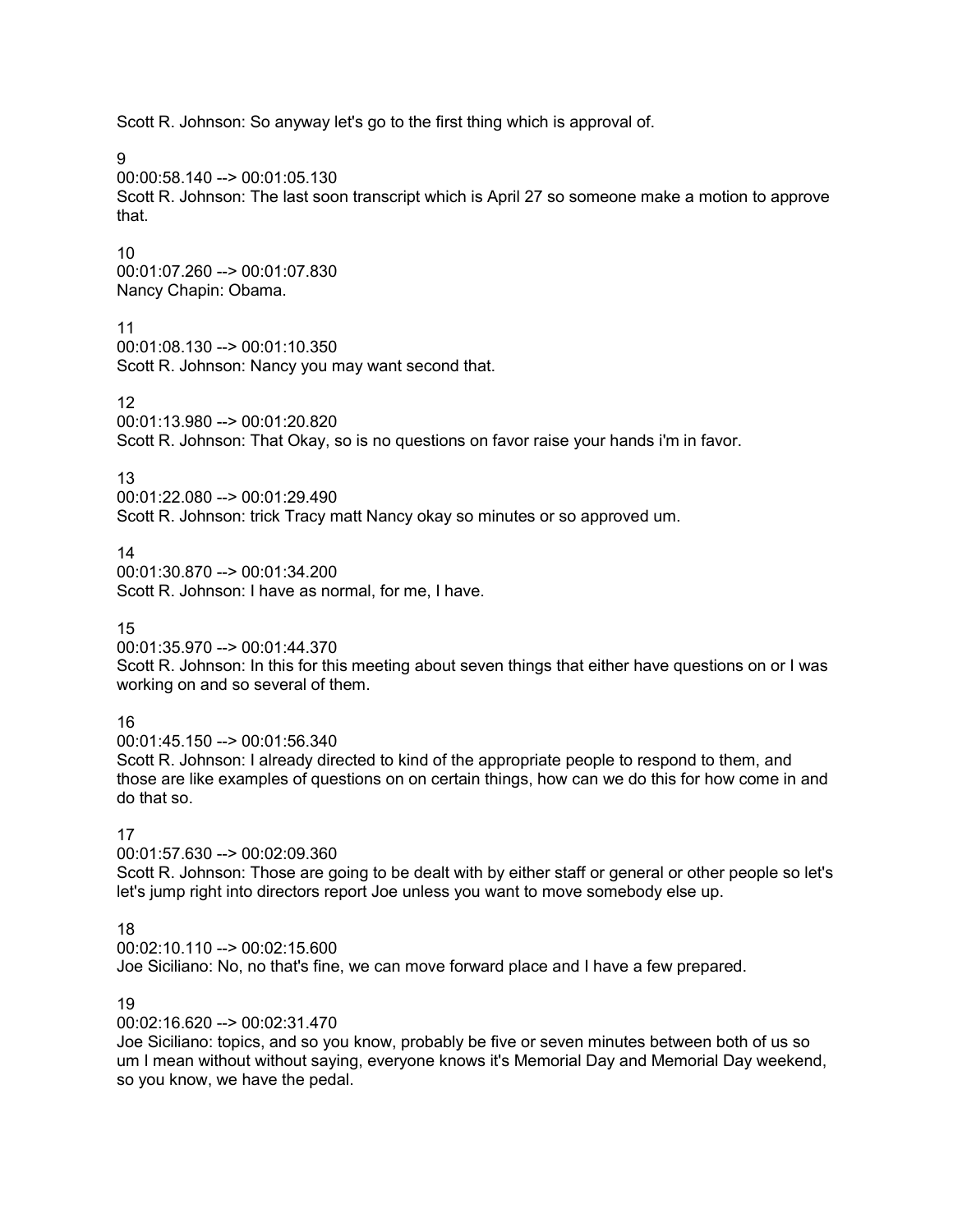00:02:32.610 --> 00:02:47.010

Joe Siciliano: To the metal actually I mean it's really you know we have five memorial services, we have two beaches, a pool grangetown party parade road race, just a few things ahead of us for this weekend so everybody's been very busy preparing.

#### 21

00:02:48.930 --> 00:02:49.710 Joe Siciliano: You know, for that.

# 22

00:02:51.270 --> 00:02:57.510

Joe Siciliano: place will touch upon the budget a little bit in our approvals through your tm the beginning of May.

# 23

00:02:59.130 --> 00:03:08.280

Joe Siciliano: We will be meeting in the near future with the pickup ball folks in the Court Community we're going to start to call it that, because it's the subject matter.

# 24

00:03:08.610 --> 00:03:17.340

Joe Siciliano: is slightly larger than pick a ball it's people been contacting us about tennis courts and basketball courts all kinds of chords so we may expand the.

# 25

00:03:18.240 --> 00:03:30.810

Joe Siciliano: discussion to be, all in all, inclusive and we also will be open to the both islands and June 11 I know, Brian will probably cover a little bit of this in his few minutes.

# 26

00:03:31.830 --> 00:03:35.310 Joe Siciliano: Report, but you know we have that on our plate.

# 27

00:03:37.350 --> 00:03:57.540

Joe Siciliano: As far as the East and grant civic Center goes the contractor is scheduled to take over the building on June 6 Monday June six and it starts to commence bringing in his equipment to trailers for offices safety fencing and getting all that setup because the first phase will be the.

# 28

00:03:58.800 --> 00:04:07.140

Joe Siciliano: remediation that has to take place for before they can do any DEMO so that'll start, we have a we have an active.

# 29

00:04:08.370 --> 00:04:17.370

Joe Siciliano: email chain going on with the various departments and just to keep us all informed on what what the schedule is like and what the activities about.

# 30

00:04:18.360 --> 00:04:26.220

Joe Siciliano: We do town has hired through a calm, its own onsite manager project manager.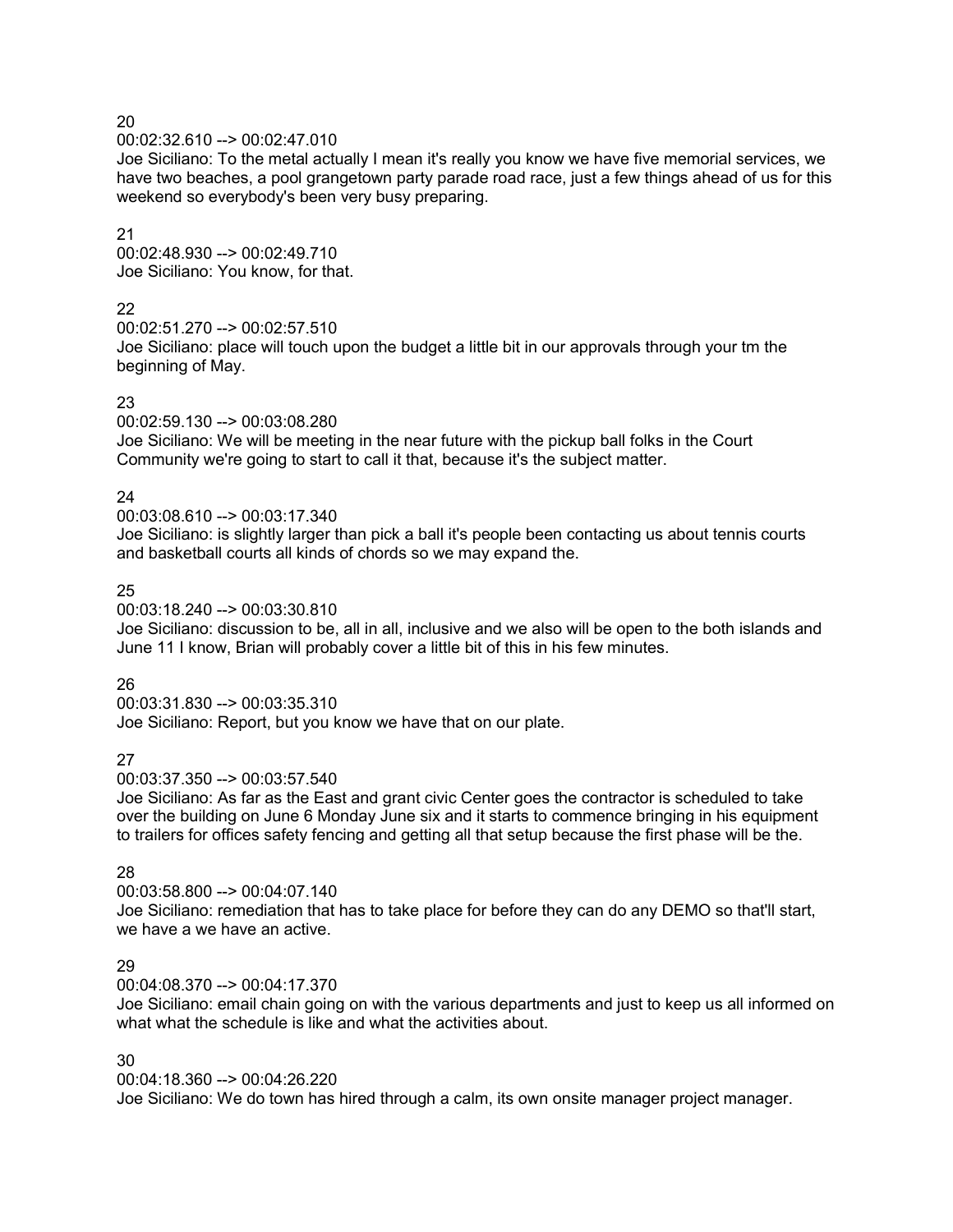00:04:27.150 --> 00:04:39.780

Joe Siciliano: Is a gentleman that we worked with before at the swimming pool he's also been involved at the police headquarters in the fire department, so we do know well, and we know how to work with him so that's encouraging so he'll be on our site.

# 32

00:04:41.160 --> 00:04:42.420 Joe Siciliano: Where it could be on our site.

# 33

00:04:43.680 --> 00:04:49.980

Joe Siciliano: eyes and ears and they'll be our onsite manager all of our requests will still go through the wiki.

# 34

00:04:50.490 --> 00:04:56.700

Joe Siciliano: If there's something that we want to talk about through rick this way you don't have many conversations going on at the same time.

# 35

00:04:57.240 --> 00:05:05.820

Joe Siciliano: So if we have a question that we would like to pose that we give it to Luigi and he'll he'll he'll either answer it or rely on rick to answer it had to say.

# 36

00:05:06.510 --> 00:05:13.950

Joe Siciliano: That you know from the from the site So those are the kind of things that we've been working on setting up that organization and.

# 37

00:05:14.970 --> 00:05:28.500

Joe Siciliano: Just let me look at my budget here and then turn it over to blaze and a second to go over some of the things that we will we talked about for budget budget and a couple other activities going on with field, so please take it away.

# 38

00:05:30.630 --> 00:05:37.950

Blaize Levitan (Parks): hey good evening everybody yeah so we had the budget vote on earlier in May, I think, may nine so it was Monday.

# 39

00:05:38.790 --> 00:05:49.110

Blaize Levitan (Parks): And so you know a lot of you were involved, so thank you to everybody Nancy was went to a lot of meetings for the Palmer and tuchman and we were on a lot of different calls with Tracy.

# 40

00:05:50.970 --> 00:05:59.040

Blaize Levitan (Parks): So it, you know we our budget going into this whole process was only department wide was only going up 1.5%.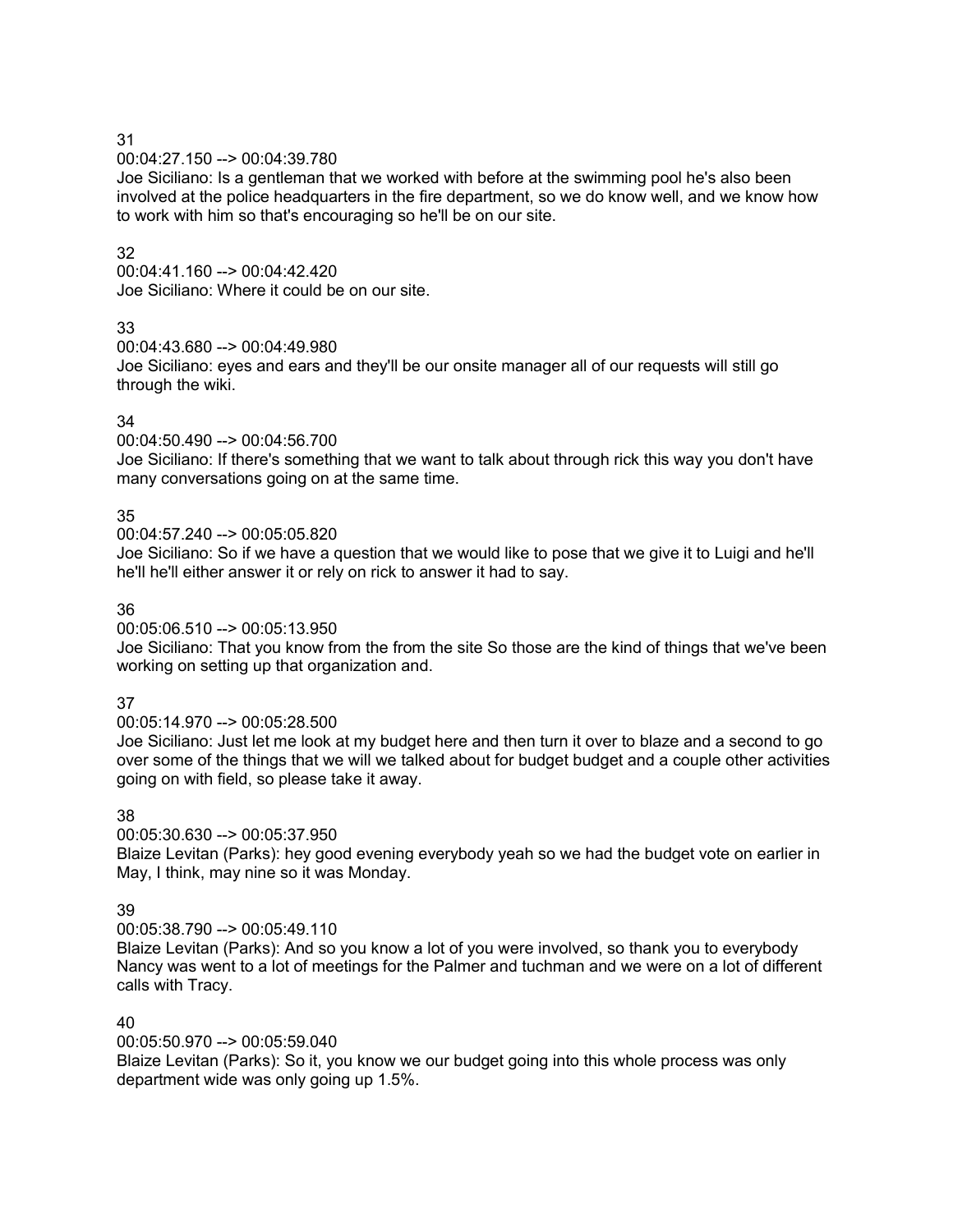00:06:00.300 --> 00:06:10.980

Blaize Levitan (Parks): So much less than guidelines as we went through the rts couple of the major the major changes nothing to operating except for.

# 42

00:06:11.760 --> 00:06:24.450

Blaize Levitan (Parks): Unfortunately, one of the the Boc was interested in reducing some headcount as a result of the eastern grant civic Center closure, so a head custodian position was temporarily unfunded.

# 43

00:06:25.470 --> 00:06:40.830

Blaize Levitan (Parks): That person will luckily there's a retirement that will time well at the board of ED so that individual will go over there, and it was made clear that the position will be needed to be refunded when you know, the new building reopens.

# 44

00:06:41.910 --> 00:06:48.390

Blaize Levitan (Parks): We had a, we also had the pickup ball money, unfortunately, many of you probably already know, it was was cut.

# 45

00:06:49.860 --> 00:06:57.060

Blaize Levitan (Parks): Some the the temporary rink funding also that that was led by Bill Drake that was also cut out with the budget.

# 46

00:06:57.900 --> 00:07:08.880

Blaize Levitan (Parks): We had some some big wins, though, we did Finally, for the first time in years, get some significant field money \$400,000 200,000 was deferred by the BT until next year.

# 47

00:07:09.630 --> 00:07:15.930

Blaize Levitan (Parks): But we worked with the Chair that should line up as long as that actually gets funded that should line up with some of the drainage work we're doing.

# 48

00:07:16.380 --> 00:07:26.850

Blaize Levitan (Parks): we've already got a vendor out that is actually doing some soil sampling and water table testing and root zone, you know and analyzing so we can figure out what the best course is going forward.

# 49

00:07:27.930 --> 00:07:34.860

Blaize Levitan (Parks): So we have another \$400,000 to spend on some drainage improvements at some of the key locations for fields.

# 50

00:07:36.420 --> 00:07:48.000

Blaize Levitan (Parks): And another exciting thing was that added in by the BT and what was not cut by the art tm was the funding for the Ada master planning, this was a project that was recommended by.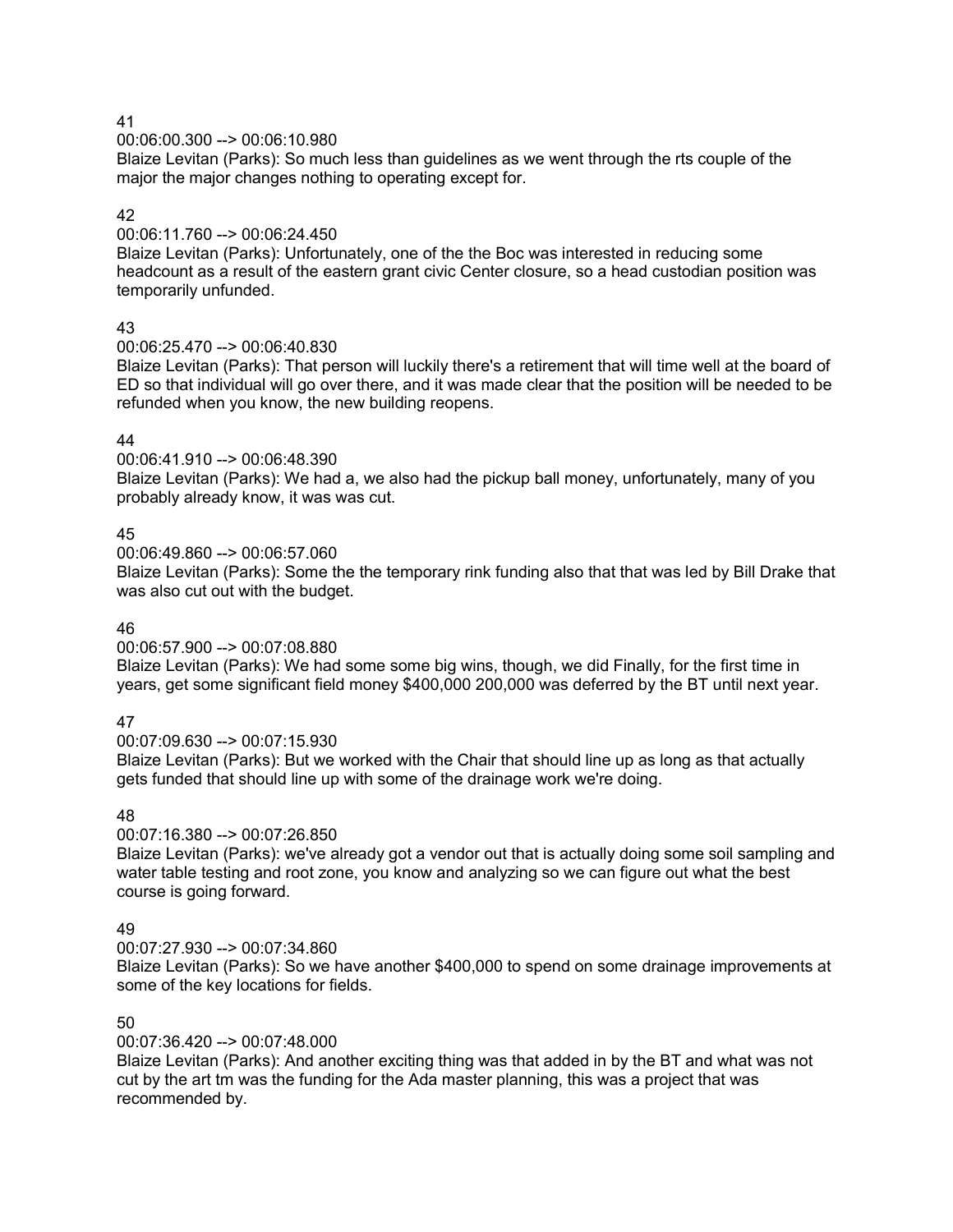00:07:48.690 --> 00:07:56.280

Blaize Levitan (Parks): The first liquids advisory committee for people with disabilities, it was one that Joe and I in our department was very excited to be working on.

# 52

00:07:56.640 --> 00:08:04.740

Blaize Levitan (Parks): And it was originally supposed to be funded by arpa funds but was determined to be ineligible by town administration, so we wrote glad to see that.

# 53

00:08:05.190 --> 00:08:17.250

Blaize Levitan (Parks): And we're looking forward to get that off the ground that's \$150,000 to do some studying of all of our facilities are working in coordination with dp w on that we're going to be working with the first selectman this advisory committee.

# 54

00:08:18.060 --> 00:08:28.800

Blaize Levitan (Parks): So that we can assess locations and have some comprehensive accessibility location by location, and you know the pomerance tuchman money was kept in there for the master planning 40,000.

55

00:08:30.240 --> 00:08:38.280

Blaize Levitan (Parks): Other than that everything everything went through as as was proposed, and as we originally presented to the to the rest of you.

# 56

00:08:39.570 --> 00:08:41.220 Blaize Levitan (Parks): Have any take any questions on budget.

# 57

00:08:41.520 --> 00:08:42.600 Scott R. Johnson: Here, please I got one.

58

00:08:43.770 --> 00:08:46.680 Scott R. Johnson: Rather items were pushed out.

# 59

00:08:48.540 --> 00:08:51.450 Scott R. Johnson: No worries you wanted it earlier today to mail out.

# $60$

00:08:51.990 --> 00:08:57.900

Blaize Levitan (Parks): yeah so there was not much changes since the last meeting, overall, the funding that was deferred.

# 61

00:08:58.620 --> 00:09:06.090 Blaize Levitan (Parks): This was by the BT this was 200 of the 600,000 we requested for the field, money that was pushed out.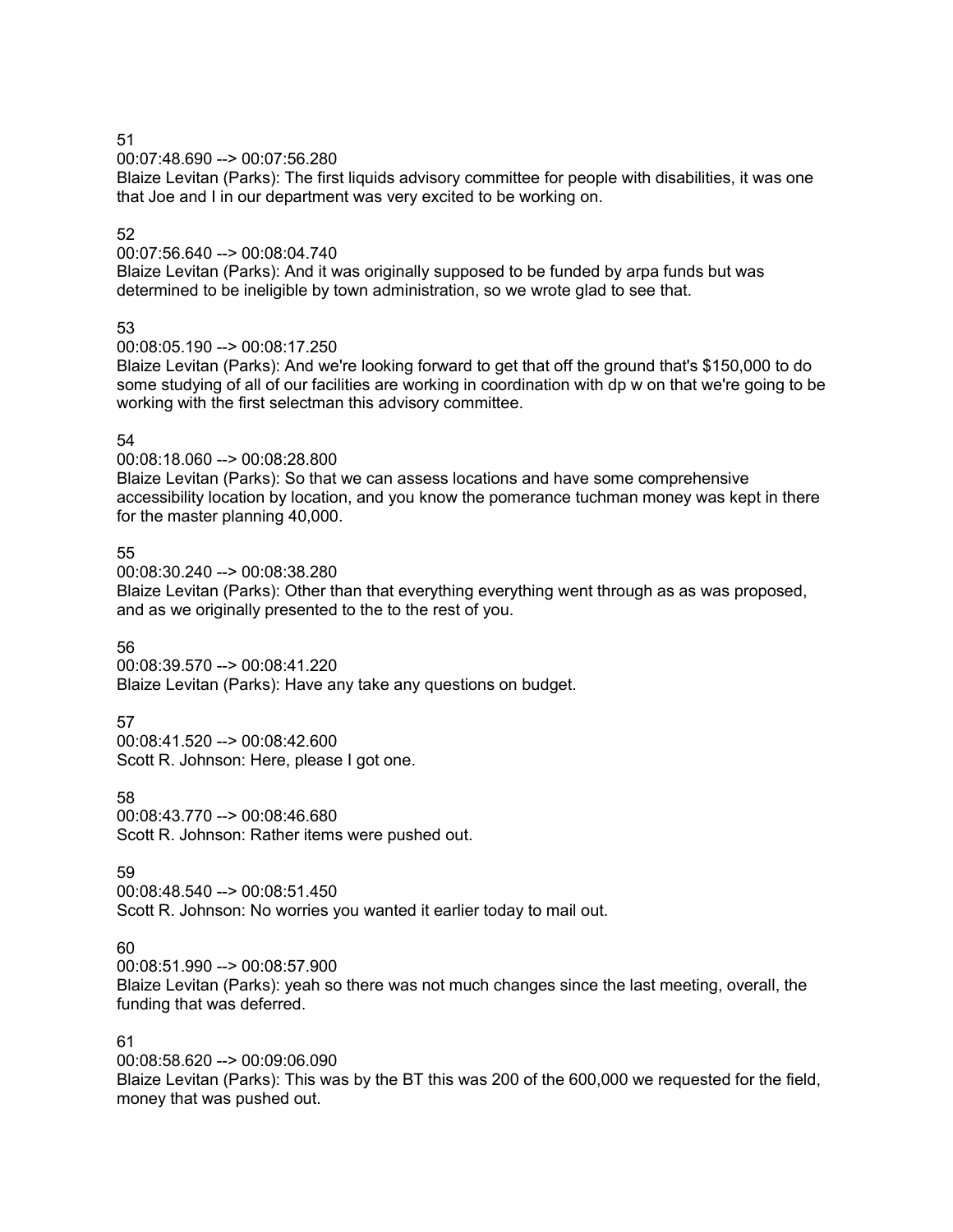00:09:06.960 --> 00:09:22.290

Blaize Levitan (Parks): The goal fund which we had talked about which doesn't impact the general fund, but the goal fun, we had a project for 75,000 to design to start looking at a design and the needs for replacing the restaurant and club house building that was also deferred.

# 63

00:09:23.910 --> 00:09:27.810 Blaize Levitan (Parks): by one year, that was \$75,000 that was pushed out to next year.

# 64

00:09:28.140 --> 00:09:35.100

Scott R. Johnson: So explain explain why that is not affecting our particular budget don't know where's the revolving fund.

# 65

00:09:36.210 --> 00:09:42.300

Blaize Levitan (Parks): The revolving fund for newer members, the golf course is something that is set up in a what we call it.

# 66

00:09:42.900 --> 00:09:54.540

Blaize Levitan (Parks): fund, it is a self funding account, so the revenue generated by the golf course from all the different sources cover the expenses, as well as.

# 67

00:09:54.960 --> 00:09:59.970

Blaize Levitan (Parks): The fund balance also is what's used to pay for the capital projects that are at the golf course.

# 68

00:10:00.240 --> 00:10:13.980

Blaize Levitan (Parks): So those capital projects don't hit the mill you know, like the mill rate or the general fund, they all are completely independent of the town fund, the only time that there is overlap is if there's a significant project like.

# 69

00:10:15.090 --> 00:10:20.340 Blaize Levitan (Parks): A building replacement that's going to be, you know \$2 million that obviously the Gulf can't.

# 70

 $00:10:20.850 \rightarrow 00:10:28.500$ Blaize Levitan (Parks): Cover that up front so happened in the past or the previous building renovation, is that the general fund will.

# 71

00:10:29.070 --> 00:10:45.480

Blaize Levitan (Parks): lend to the money to the Gulf fund, and then the Gulf and we'll pay back in installments that are you know manageable for based on the revenue, but it's not funded by the goal fund is that funded by the mill rates funded by the user fees and the other sources of revenue if there.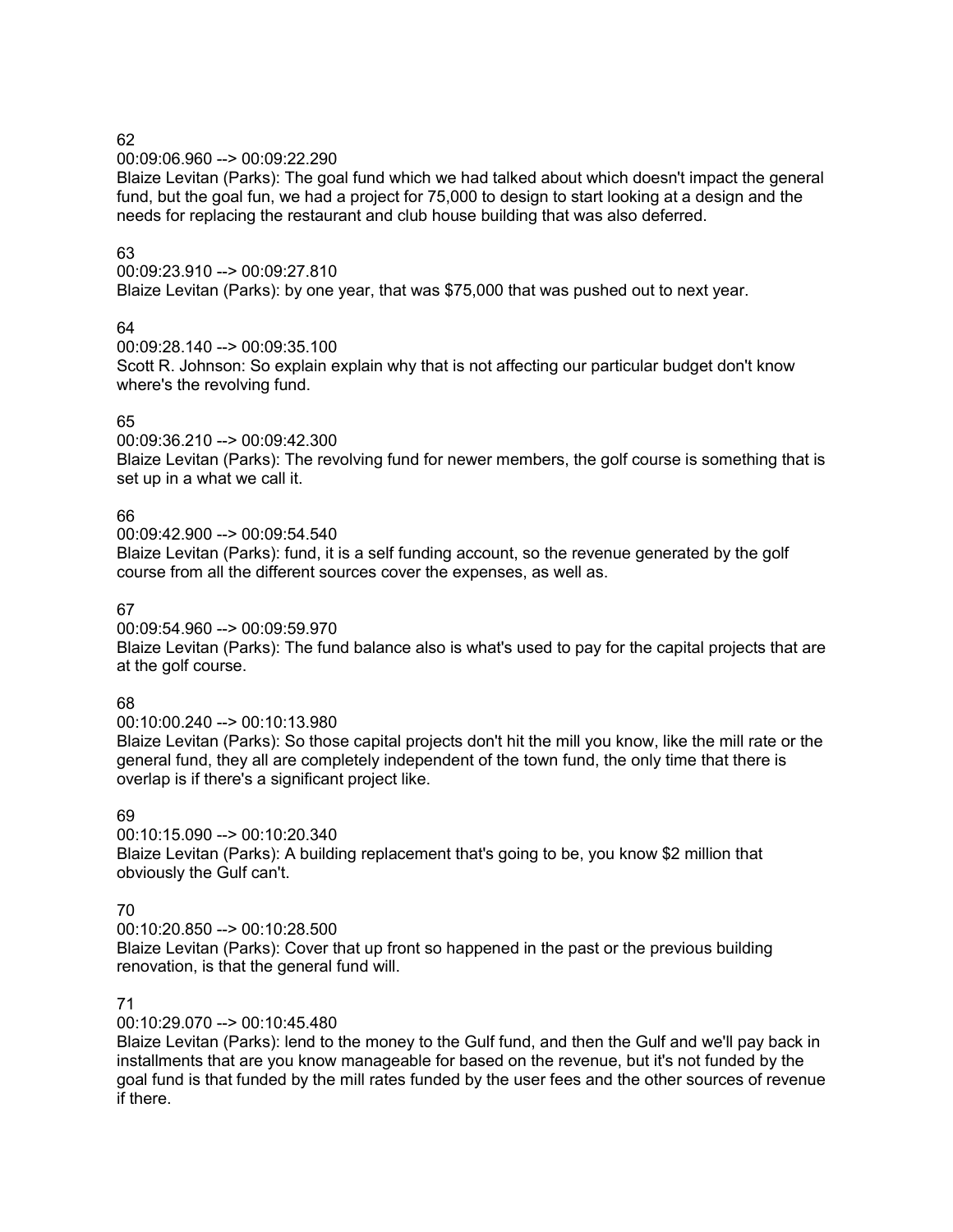72 00:10:47.160 --> 00:10:49.560 Scott R. Johnson: was a very large saucepan.

73 00:10:51.060 --> 00:10:51.360 Blaize Levitan (Parks): No.

74 00:10:55.590 --> 00:10:55.860 Blaize Levitan (Parks): nope.

75

00:10:57.360 --> 00:11:02.430

Blaize Levitan (Parks): The only other thing of note that people might be interested in is that are Joe was mentioning our residency team.

# 76

00:11:02.820 --> 00:11:11.370

Blaize Levitan (Parks): is really processing thousands of documents and it's Memorial Day weekend is the peak of the season at the moment for that it's also been really nice out.

# 77

 $00:11:11.850 \rightarrow 00:11:17.160$ 

Blaize Levitan (Parks): So that means that you know the weather really impacts, how many people show up so want a big shout out to them, but.

# 78

# 00:11:17.760 --> 00:11:33.510

Blaize Levitan (Parks): we're only at about a two day wait period, right now, which is really good I mean few years ago we had experienced around this time comes up to nine days eight days you know when everyone's applying all at once, so things.

# 79

00:11:33.780 --> 00:11:44.250

Blaize Levitan (Parks): Early bird pricing surging lenore putting a lot of stuff on social media and also the digital operations have released speed that process up and.

# 80

# 00:11:44.730 --> 00:11:53.790

Blaize Levitan (Parks): we're only at about a two day turnaround right now, so if you apply for your residency today, you know, a 48 hour window you shouldn't have that approved and can get your card.

# 81

00:11:56.970 --> 00:12:04.980

Joe Siciliano: Great thanks place just one last thing Scott, you, as you know, you've been involved with us for a long time, this type of year takes a huge department effort.

# 82

00:12:05.310 --> 00:12:15.300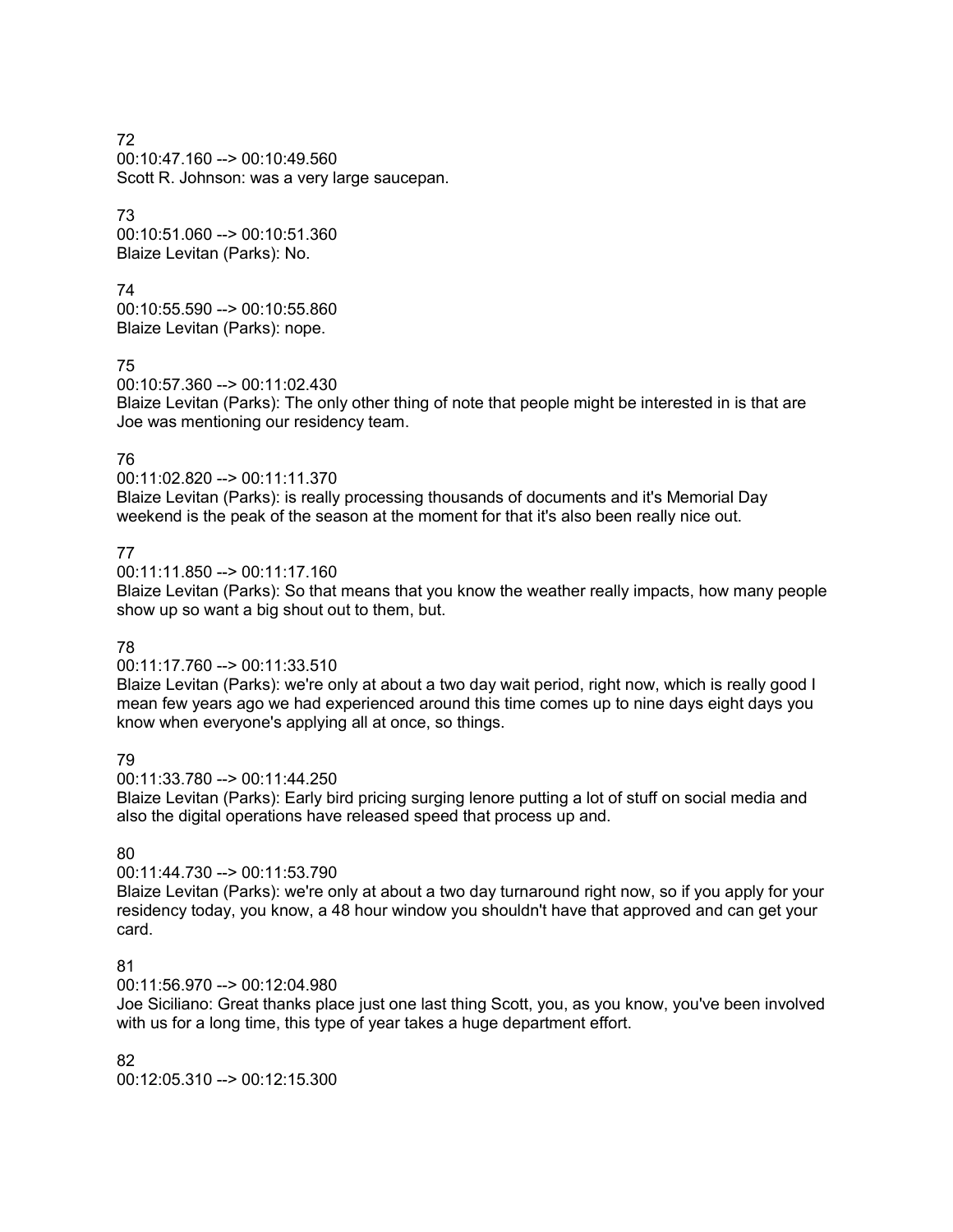Joe Siciliano: So you know, thank you, the superintendent's blaze our administrative team we couldn't do this without everybody's cooperation, understanding and you know.

83

00:12:16.650 --> 00:12:25.740

Joe Siciliano: trying to get it all organized and done, I mean it's there's a lot going on, and so I appreciate that I wanted to say that, for the board, because I think that.

# 84

00:12:26.490 --> 00:12:36.450

Joe Siciliano: You know, we get we are all the negative stuff but you need to hear a little positive stuff and thank you to Stafford, for you know doing their part and beyond so appreciate that.

#### 85

00:12:37.800 --> 00:12:41.220 Scott R. Johnson: stuff basically on on schedule on weather.

#### 86

00:12:42.390 --> 00:12:45.210

Scott R. Johnson: Like, for example, life cards we can't have five cards.

# 87

00:12:45.990 --> 00:12:58.020

Joe Siciliano: We have like enough to open up both beaches and then you know we'll get another tier lifeguards coming in, before the islands um you know I can't say it hasn't been challenging but we do seem to have.

# 88

00:12:59.460 --> 00:13:07.950

Joe Siciliano: Enough lifeguards to operate, we may during the week have to consolidate some locations, which means that, like it like a lot of other.

# 89

00:13:08.490 --> 00:13:15.420

Joe Siciliano: beachfront locations, you know they have an area where the flag go off where you should you should swim and there's guard in their guards.

# 90

00:13:15.750 --> 00:13:29.970

Joe Siciliano: And then there are areas where that there are unguarded, and so we may have to do something like that, during the week just because you know we're right now, because the high school kids are still in session that's really hurts us and then, when we get into the summer session.

# **91**

00:13:31.020 --> 00:13:37.020

Joe Siciliano: You know just because we need to have carry a maximum number of staffing for weekends and we you know, we would have to.

# 92

00:13:37.500 --> 00:13:46.860

Joe Siciliano: Before people two days off during the week so we'll be looking at that the lifeguard staffing is still trickling in we're still assigned a couple of.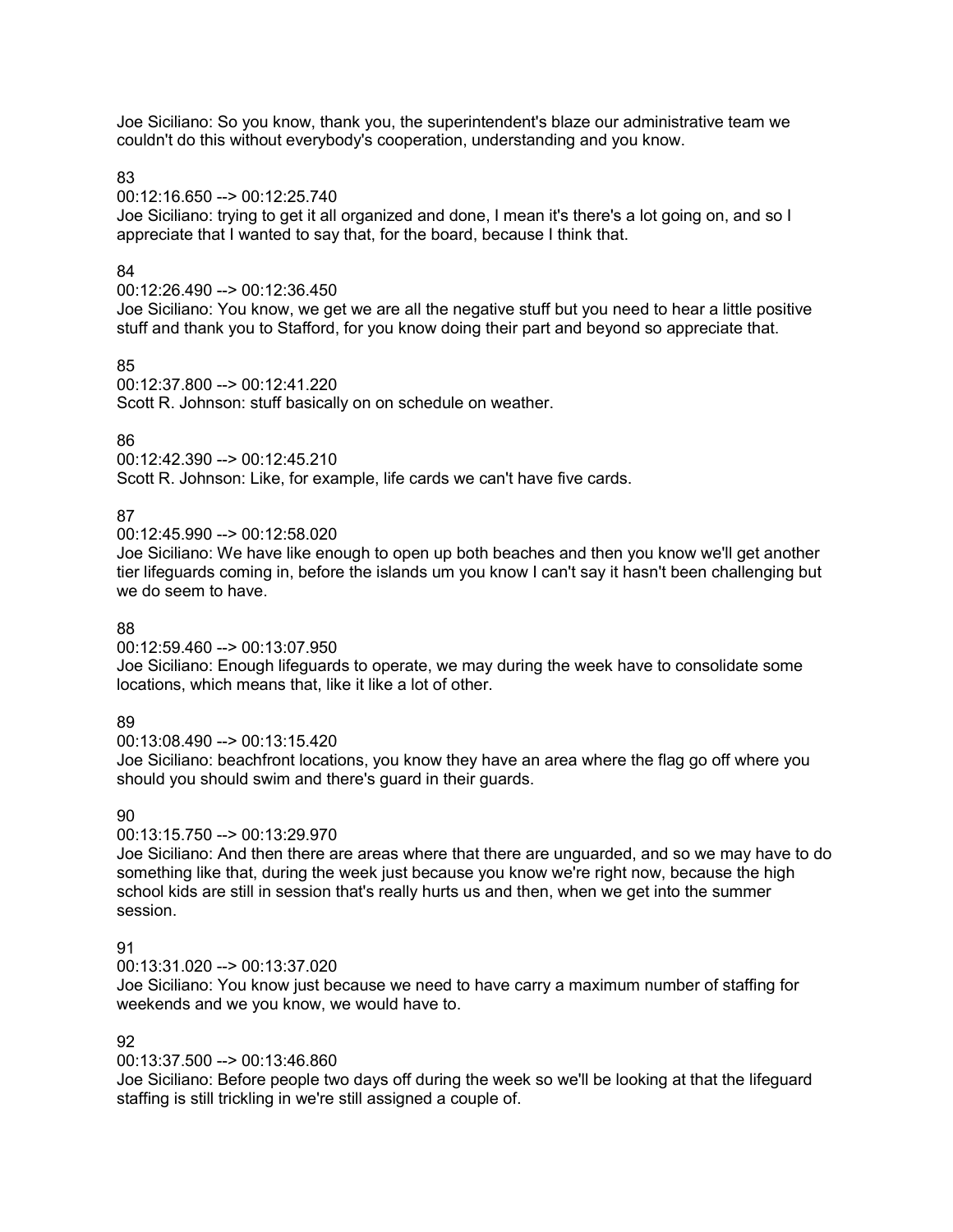00:13:47.760 --> 00:14:04.950

Joe Siciliano: Applications today for people to get employed so um yeah it's it's it's this high competition through everything from from all all opportunities to clubs, the why the boys and girls club, they were all in competition for the same pool of people so.

# 94

00:14:07.350 --> 00:14:08.940 Scott R. Johnson: The certifications.

# 95

00:14:10.980 --> 00:14:17.250

Scott R. Johnson: Big impediment the kids just don't want to go out and spend the time on that and probably the money to.

# 96

00:14:17.610 --> 00:14:22.530 Joe Siciliano: Well there's two things that are going on the certification time has increased over the years, you know.

# 97

00:14:23.160 --> 00:14:31.140

Joe Siciliano: um and also and that commitments and also arm and also the cost that it's gotten the courses escalated.

# 98

00:14:31.680 --> 00:14:36.690

Joe Siciliano: And so different organizations are doing different things like, if you look at the state of Connecticut.

# 99

00:14:37.350 --> 00:14:48.960

Joe Siciliano: they're actually even bursting people for their certification if they work, the summer those types of things, these are things that will probably have to think about going forward in the future and the other issue is is that.

# 100

00:14:50.820 --> 00:15:00.480

Joe Siciliano: don't forget promos to wind down was two seasons are to winter sessions, there were no real neuronal lifeguard courses really given because the coven.

# 101

 $00:15:01.170 \rightarrow 00:15:14.550$ 

Joe Siciliano: You know I mean it wasn't popular to to be doing this, so you know between you know, maybe a lack of interest lifeguarding in and coven on, there is a lifeguard crisis, not only in Connecticut but throughout the country.

# 102

00:15:16.230 --> 00:15:24.240

Joe Siciliano: And I think I think this has it'll have to take a little ways to work its way out, especially not having training sessions during coven.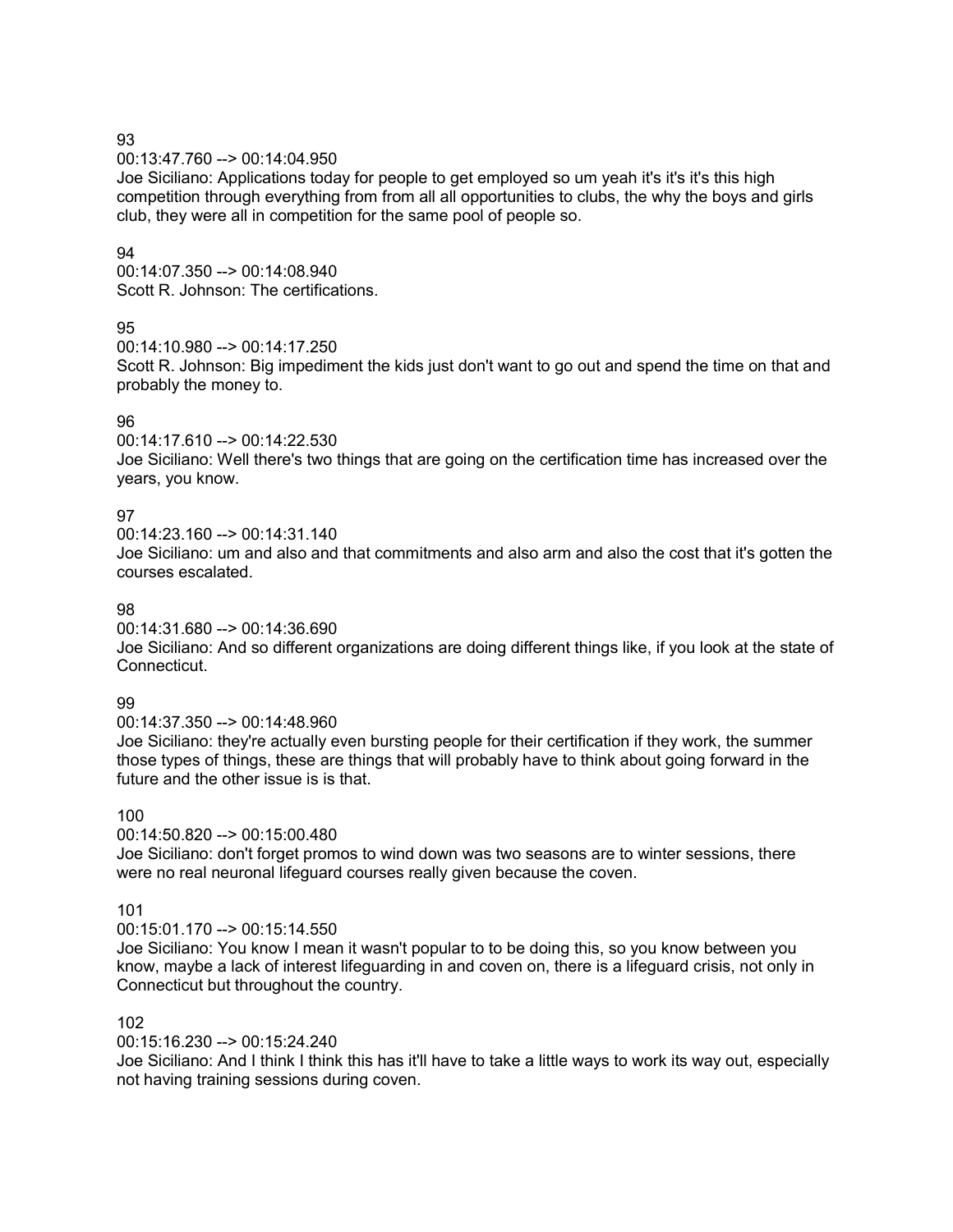00:15:24.720 --> 00:15:37.530

Joe Siciliano: For two seasons and then you know kids like shifting their priorities you know so we'll have to kind of work with this a little bit and it's not only us it's all it's every other organization that's out there.

#### 104

00:15:41.220 --> 00:15:43.860 Scott R. Johnson: Any other questions to do it at that stuff.

#### 105

00:15:47.130 --> 00:15:50.760 Scott R. Johnson: So, Brian you want to do a pony marinas.

#### 106

00:15:51.540 --> 00:16:03.660

Brian Kerzner: Sure, and give a quick run through for for everything over the past winter we've had a few improvements worth mentioning it a lot of progress with the causeway.

#### 107

00:16:04.950 --> 00:16:13.890

Brian Kerzner: completed, the majority of that just finished up about a month ago there's some paving last couple of days by on ramp we made a small.

#### 108

00:16:14.940 --> 00:16:20.280

Brian Kerzner: improvement to just to widen the mouth of the ramp to make it a little bit easier to back boats down.

#### 109

00:16:20.610 --> 00:16:32.580

Brian Kerzner: On Byron we're also slowly phasing out some of the ropes and pulleys that have been a little bit less popular in recent years and increasing the slip count, especially the 24 foot slips which there's been a waitlist for.

# 110

00:16:33.210 --> 00:16:45.180

Brian Kerzner: So there's been some minor improvements, since last season, as far as things getting up and going for this year, or three marinas and the boatyard at crash point opened on time.

# 111

00:16:46.320 --> 00:16:58.410

Brian Kerzner: blaze and his crew did a great job getting taking the next step with online ticket sales for day passes, so this year residency and non residents can purchase day passes online.

112 00:16:59.430 --> 00:17:00.870 Brian Kerzner: which has been a nice improvement.

113 00:17:02.100 --> 00:17:16.980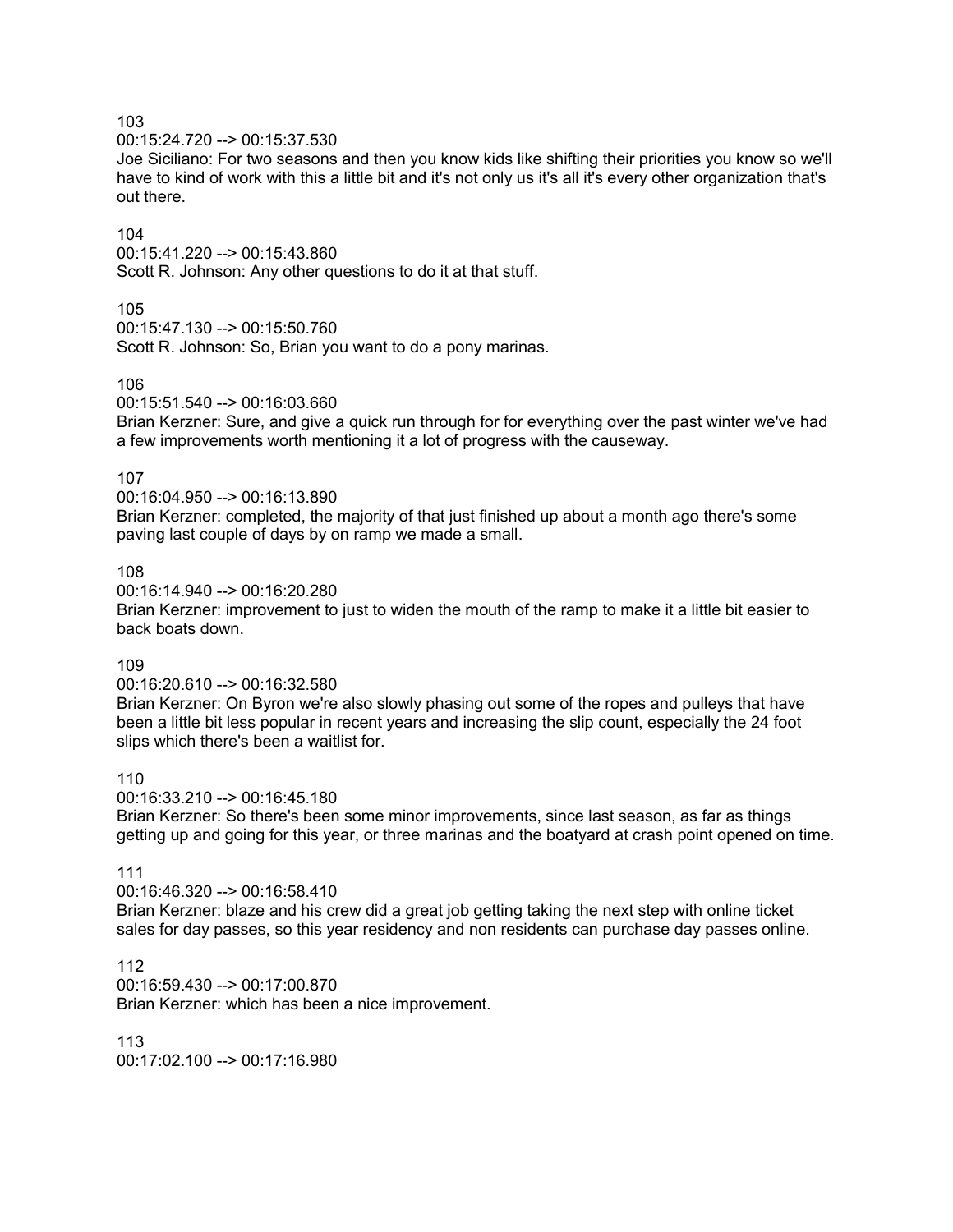Brian Kerzner: This year as well ticket sales and person are going to be available at costco Marina that's already in place so two days a week, people can purchase the single day passes in person, not just online.

# 114

#### 00:17:18.210 --> 00:17:29.250

Brian Kerzner: As far as this weekend goes facilities, the beaches in the pool are all set and ready and staffed up pretty well for the weekend the pool opens on Friday.

# 115

00:17:30.810 --> 00:17:35.400

Brian Kerzner: The rest of the beaches are all mainland beaches are in good shape and ready to go.

#### 116

#### 00:17:37.080 --> 00:17:55.980

Brian Kerzner: beach crew and also ticket takers we've done a good job, getting adequate numbers in place to really support the operations as Joe mentioned a little while ago, berries are scheduled and should be on scheduled for the first day of the season, the kickoff which is June 11.

#### 117

# 00:17:57.330 --> 00:18:04.770

Brian Kerzner: finishing up some work on the fairies but that that should be all set by the time he gets here coast guard inspections are lined up.

#### 118

00:18:05.670 --> 00:18:17.640

Brian Kerzner: that'll also be the official start date for open date for the hours as well, I think that covers the majority of the facilities and operation does anybody have any questions.

#### 119

00:18:19.020 --> 00:18:29.370

Scott R. Johnson: yeah just quickly Brian I know the no cost ways the or it may be completed, but is it would be paid now it's not going to screw up Memorial Day.

# 120

00:18:30.510 --> 00:18:36.810

Brian Kerzner: They were able to get all the paving certain the actual causeway the extended paving done.

# 121

#### 00:18:37.860 --> 00:18:53.070

Brian Kerzner: Monday and Tuesday, this week, so that is all set all the causeway construction is complete, except for a couple of small things that will be adjust addressed next winter so for the remainder of the season business as usual, the causeway will be open.

#### 122

00:18:57.030 --> 00:19:01.890 Scott R. Johnson: So, keeping on your subject hey on Jana can you hear me.

# 123

00:19:04.080 --> 00:19:06.660 Scott R. Johnson: Now, can you i'm unmuted.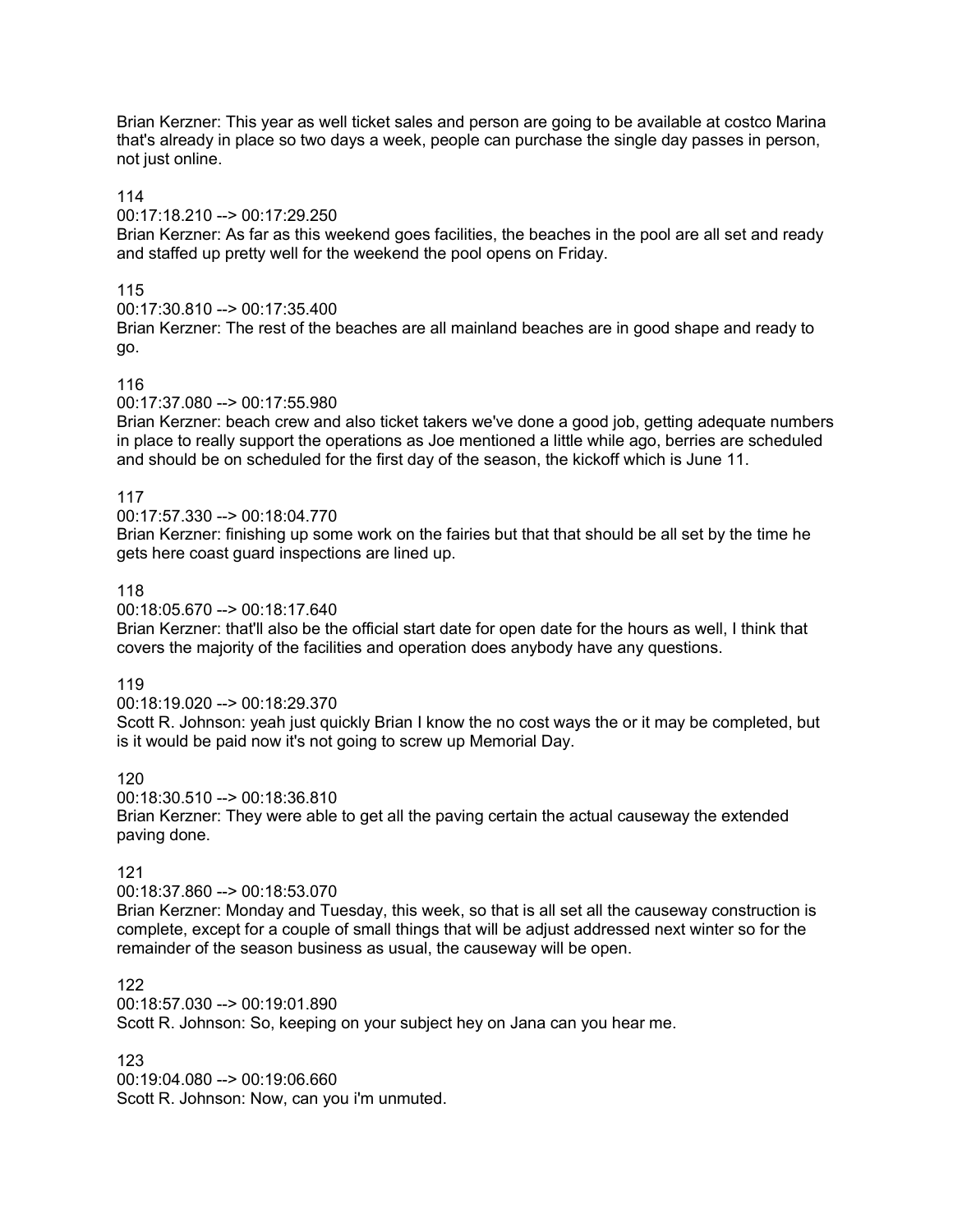124 00:19:10.410 --> 00:19:11.040 Scott R. Johnson: Can you hear me.

# 125

00:19:12.450 --> 00:19:13.680 Janet Stone McGuigan: I can, can you hear me.

#### 126

00:19:13.830 --> 00:19:16.710 Scott R. Johnson: yeah thanks, because I know.

#### 127

00:19:17.190 --> 00:19:19.440 Scott R. Johnson: I know you and Brian were both at the.

#### 128

00:19:20.490 --> 00:19:22.410 Scott R. Johnson: Last harder management Commission meeting.

#### 129

00:19:23.430 --> 00:19:28.770 Scott R. Johnson: And I know for those who don't know that we've been we've been discussing.

# 130

00:19:29.790 --> 00:19:39.510 Scott R. Johnson: The the application for tragic permanent and some of the policy issues on that can you just because I did not listen to their meeting can you just give us.

#### 131

00:19:41.490 --> 00:19:49.170 Scott R. Johnson: From your point of view, what happened that night and and things we should maybe know about the Dreading permanent.

#### 132

00:19:49.770 --> 00:19:57.540 Janet Stone McGuigan: But i'm so Scott, thank you, you made my job easy, because in that meeting, I was asked to reach out.

#### 133 00:19:58.560 --> 00:19:59.430 Janet Stone McGuigan: to you all.

#### 134

00:20:00.900 --> 00:20:02.670 Janet Stone McGuigan: And, and the board of selectmen.

#### 135

00:20:04.050 --> 00:20:19.290

Janet Stone McGuigan: And the harbor management Commission is very interested in setting up a special meeting will call it the meeting of the minds to work out work out what open open to all means exactly.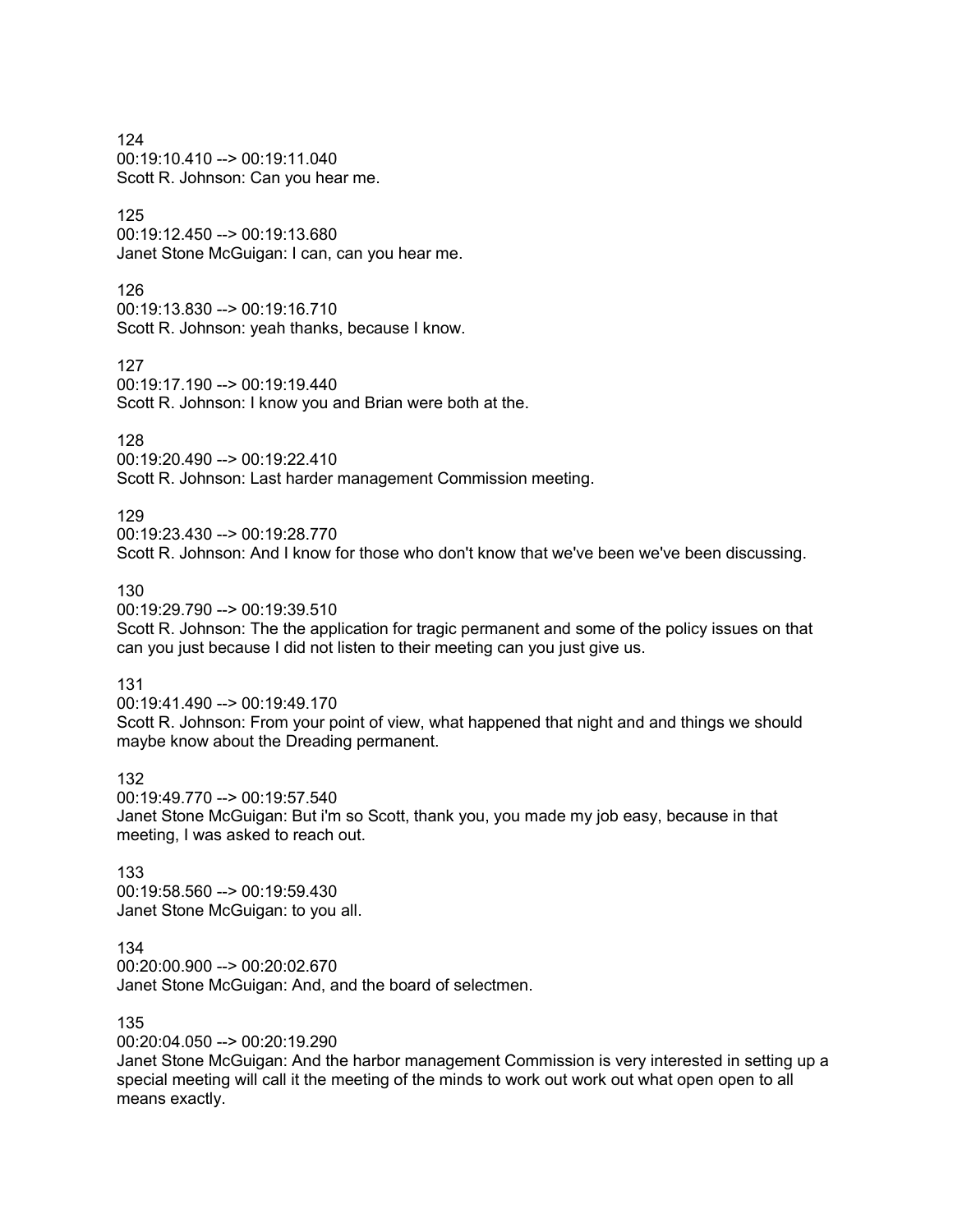136 00:20:20.430 --> 00:20:22.050 Janet Stone McGuigan: And the background is.

# 137

00:20:23.220 --> 00:20:25.170 Janet Stone McGuigan: I see I see Joe shaking his head.

#### 138

00:20:26.760 --> 00:20:36.570

Janet Stone McGuigan: The understanding is that there is now money available which there wasn't necessarily before um and if that money is available what.

# 139

00:20:36.600 --> 00:20:37.980 Do we need to do.

140 00:20:39.150 --> 00:20:41.550 Scott R. Johnson: To ask for money available from.

141 00:20:42.900 --> 00:20:44.400 Janet Stone McGuigan: The Federal Government.

142 00:20:47.670 --> 00:20:48.000 Scott R. Johnson: Okay.

143 00:20:50.040 --> 00:20:53.070 Scott R. Johnson: Who would they would I want to attend the meeting.

144

00:20:53.880 --> 00:21:08.130

Janet Stone McGuigan: So it would I will I will reach out to the board of selectmen to Fred Fred and lauren i'm to you all to the department, the parks and REC.

145 00:21:09.420 --> 00:21:11.160 Janet Stone McGuigan: department to the board.

#### 146

00:21:14.460 --> 00:21:17.310 Janet Stone McGuigan: And just and all of harbor management.

# 147

00:21:18.480 --> 00:21:23.790 Janet Stone McGuigan: And just and just have a sit down and just have a conversation about what do we think this means.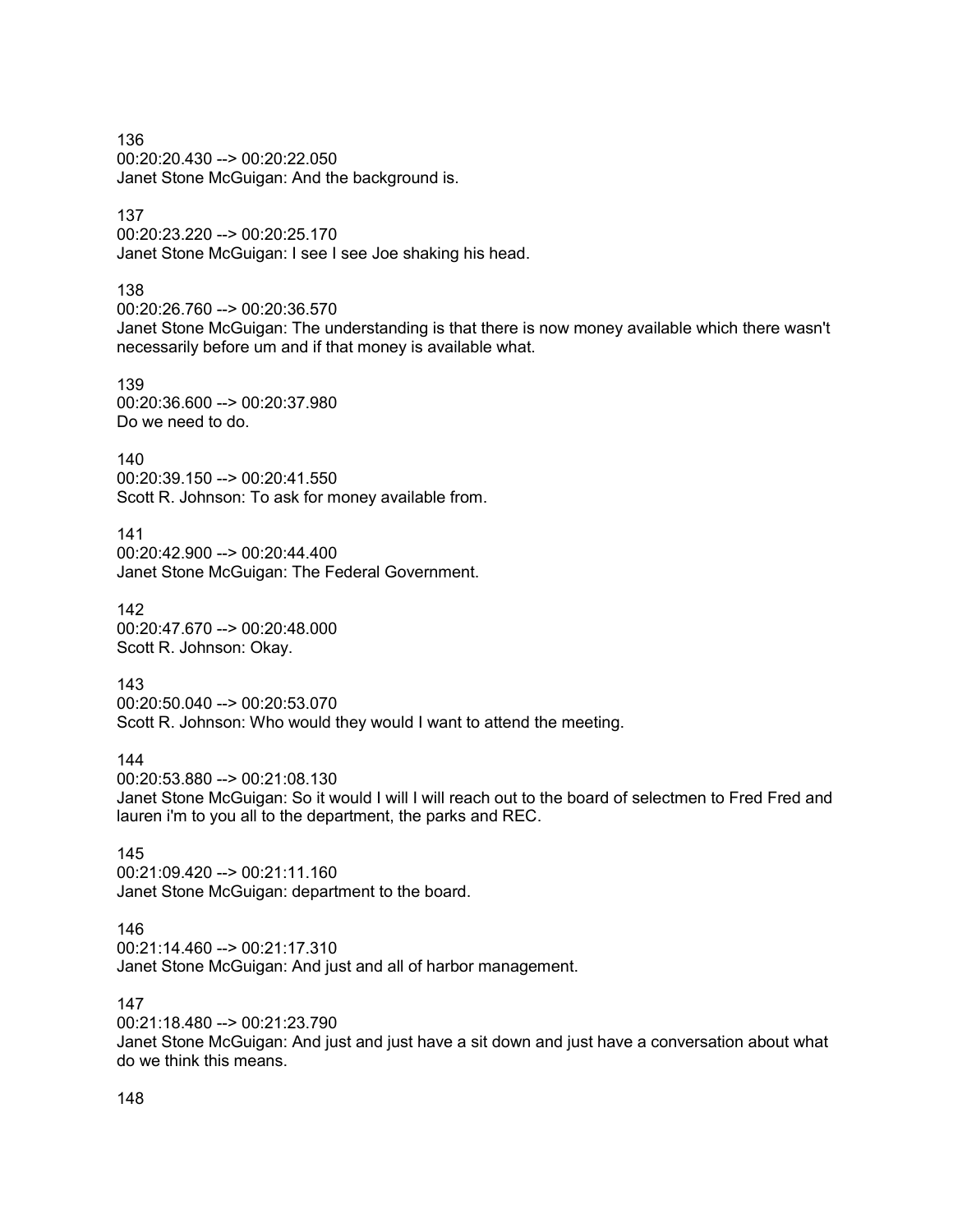00:21:25.350 --> 00:21:28.590 Scott R. Johnson: So from the board of parks and REC at the last.

149 00:21:29.700 --> 00:21:33.390 Scott R. Johnson: get together we had heart our Subcommittee was me.

# 150

00:21:34.410 --> 00:21:41.700 Scott R. Johnson: rick Lowe and Mike pitino so My guess is, we would like those guys to attend.

# 151

00:21:42.780 --> 00:21:52.440

Janet Stone McGuigan: Sure, but it will be an open meeting, I mean the whole point the whole point that we're having a special meeting is that it does have to be a public meeting so you know.

#### 152

00:21:53.730 --> 00:21:56.310 Janet Stone McGuigan: any and all are invited to attend.

#### 153

00:21:56.790 --> 00:21:57.240 Okay.

154 00:22:01.620 --> 00:22:03.750 Scott R. Johnson: So just just let us know.

#### 155

00:22:04.410 --> 00:22:20.010

Janet Stone McGuigan: I will do the only thing that's not nothing's holding me up, but I was waiting to get a couple of dates, so that I could offer specific dates, as opposed to just a general invitation, but, but like I said you've made my job easy and know that this invitation is coming.

156 00:22:23.340 --> 00:22:24.660 Scott R. Johnson: Okay, fine Thank you.

# 157

00:22:25.050 --> 00:22:25.800 Scott R. Johnson: hey john.

#### 158

00:22:27.180 --> 00:22:31.410

Joe Siciliano: This is Joe i'd like to give you a we have an offline conversation I think.

#### 159

00:22:32.820 --> 00:22:36.630

Joe Siciliano: I think that's worth the phone call but we'll touch base with you.

160 00:22:37.950 --> 00:22:38.460 Janet Stone McGuigan: sure.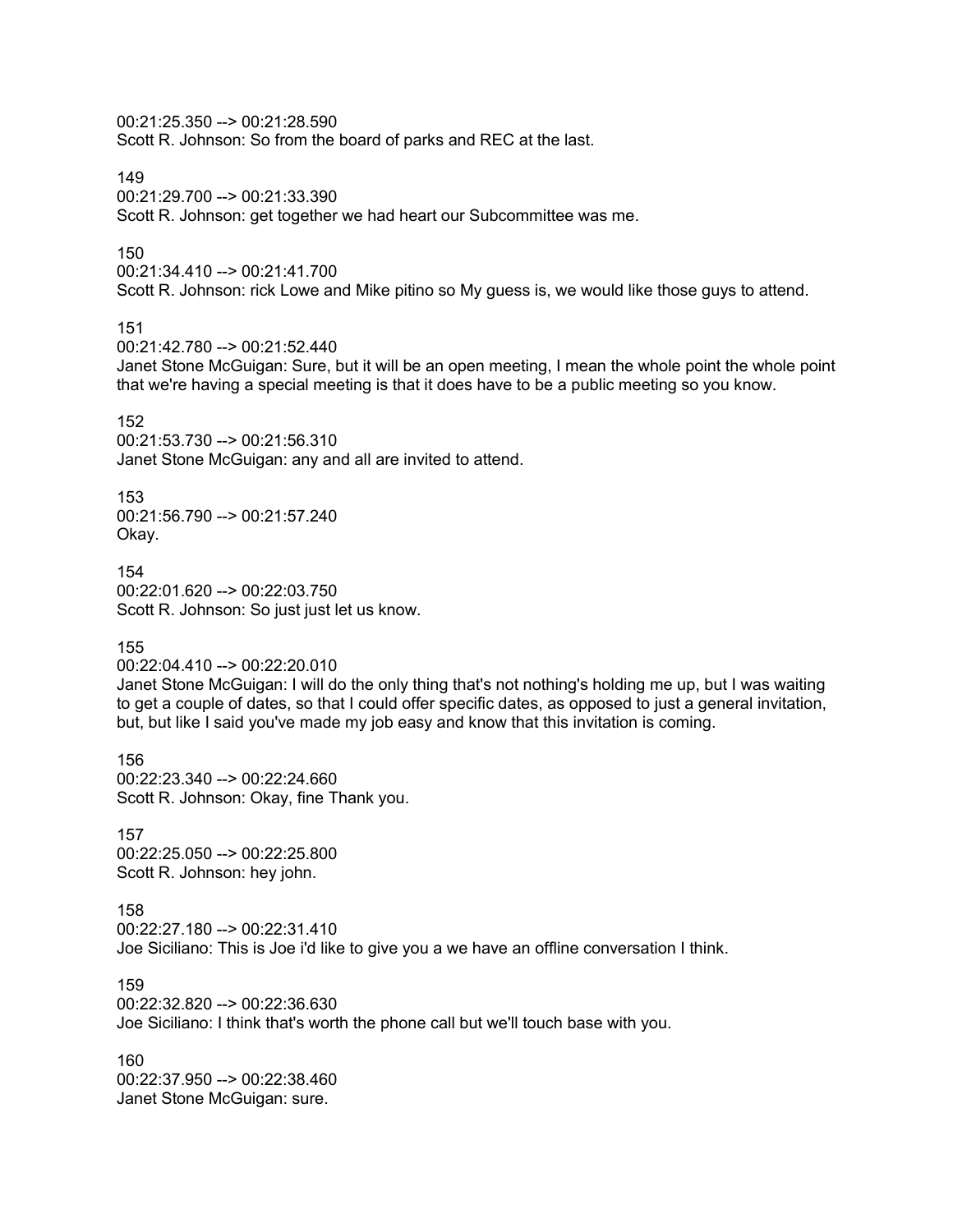161 00:22:40.230 --> 00:22:41.430 Scott R. Johnson: And I did go over.

162 00:22:42.720 --> 00:22:43.830 Scott R. Johnson: Several months ago.

163

00:22:45.000 --> 00:22:59.460

Scott R. Johnson: Janet asked me to give some background, which I did I told her, I told her the ins and outs of our last meeting so she has that background I don't think Jen have you been anybody forward to that the documentation.

164

00:23:02.040 --> 00:23:09.900 Janet Stone McGuigan: I I thought so but just just to be you know sure if you don't mind me sending it, that would be great.

165

00:23:12.510 --> 00:23:24.240

Scott R. Johnson: Because the least from my perspective, the Jeff steadman documentation on the boundaries of maps the charts all that stuff I found very helpful.

166 00:23:25.110 --> 00:23:25.560 Okay.

167 00:23:29.280 --> 00:23:29.940 Scott R. Johnson: alrighty.

168 00:23:32.250 --> 00:23:34.590 Scott R. Johnson: I have a couple things that I.

169

00:23:37.080 --> 00:23:45.300

Scott R. Johnson: But one thing that Brian is going to is going to follow up on is Mike machida wanted had some questions about.

170

 $00:23:47.040 \rightarrow 00:24:01.410$ 

Scott R. Johnson: Fire boat club Joe talked to Brian about it, and he related to wi fi and impossible access issue so brian's gonna talk about that now the trials going on, that are all fine so that's no problem.

171

00:24:02.310 --> 00:24:14.130

Joe Siciliano: Scott de de I talked to Brian today and the comment or the club needs to make reach out to us and talk to us, I mean Mike some of mike's information is correct, some not.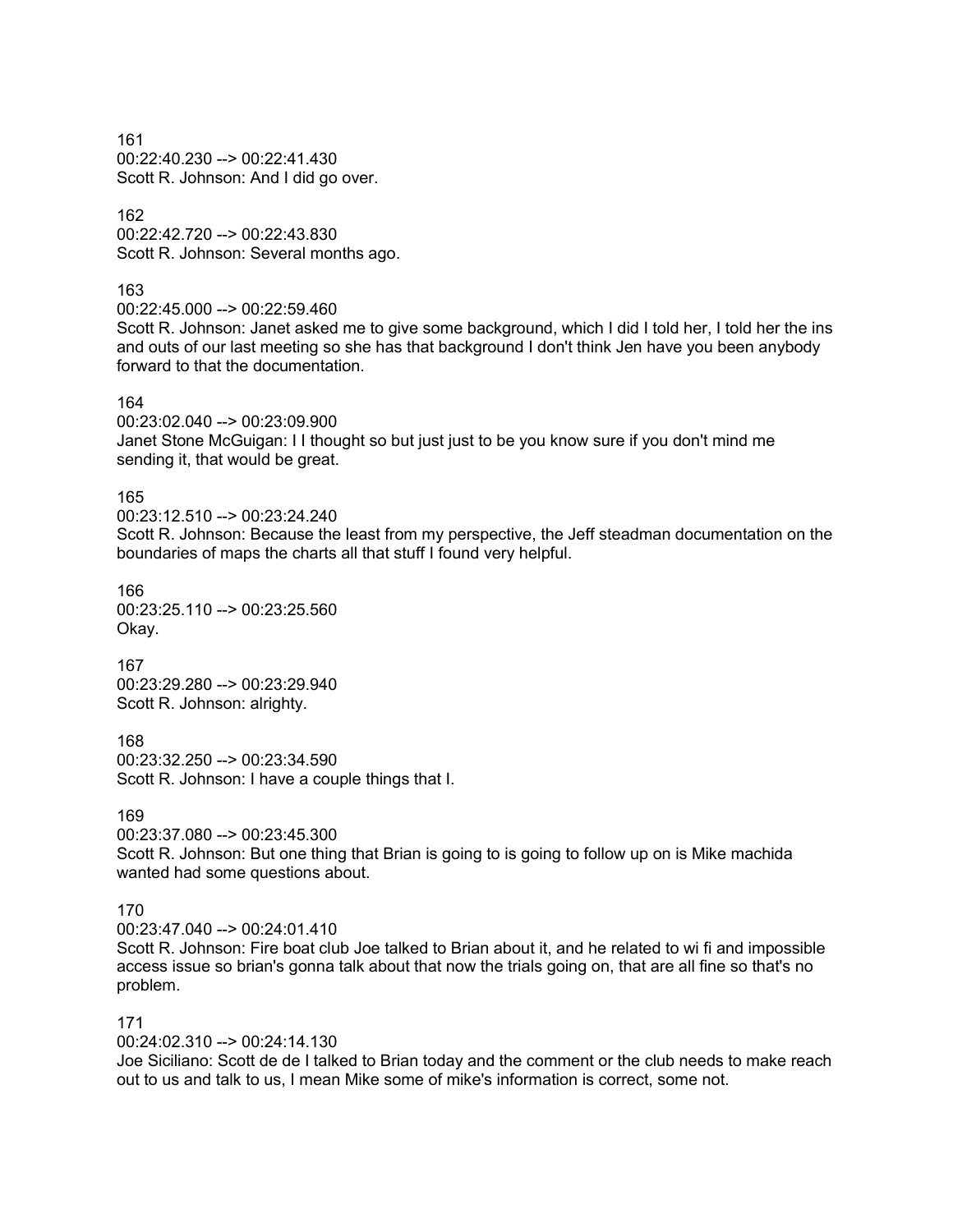00:24:14.880 --> 00:24:32.010

Joe Siciliano: And, but so I think that's the best way to I think he's getting it the third hand from you know the some club members, so I asked Brian to to to once we get through the holiday, maybe set up something with the Commodore the club, and we can have a direct conversation.

#### 173

00:24:33.270 --> 00:24:34.290 Scott R. Johnson: Good that sounds perfect.

# 174

00:24:34.740 --> 00:24:36.390 Scott R. Johnson: Okay um.

#### 175

00:24:38.670 --> 00:24:43.230 Scott R. Johnson: cho helped orchestrate a great gift.

#### 176

00:24:45.060 --> 00:24:52.350

Scott R. Johnson: To the foundation for sponsorship of the summer concert series, he will talk about that a little bit show.

#### 177

 $00.24.54.330 - \geq 00.25.14.910$ 

Joe Siciliano: Sure, so um you know, every year we look for some sponsors for some of our music on the you know music programs and things like that, and this year we have the one that I was directly involved with and there's another sponsor also maybe Sue can give us some information about that, but.

#### 178

00:25:16.020 --> 00:25:24.720

Joe Siciliano: Is hagrid East for the car show folks they approached us and we're looking for a Community project, so we asked them if they would be interested in.

# 179

00:25:25.020 --> 00:25:31.350

Joe Siciliano: Supporting some of the music on Wednesday nights at the Roger Sherman boland park and on our fairy boats when we have the.

# 180

#### 00:25:31.980 --> 00:25:46.260

Joe Siciliano: very beautiful music that goes to the island and they agreed and so that they are going to be funding those funding those music events throughout the summer there's six at Rogers Sherman bone park that.

#### 181

#### 00:25:47.490 --> 00:26:05.250

Joe Siciliano: haggard ease is going to pick up and two on the ferry service, so they will be, you know, forcing us to check that would get deposited in the Foundation and will be the proceeds will be funding, some of those opportunities and have soo soo you on the line to.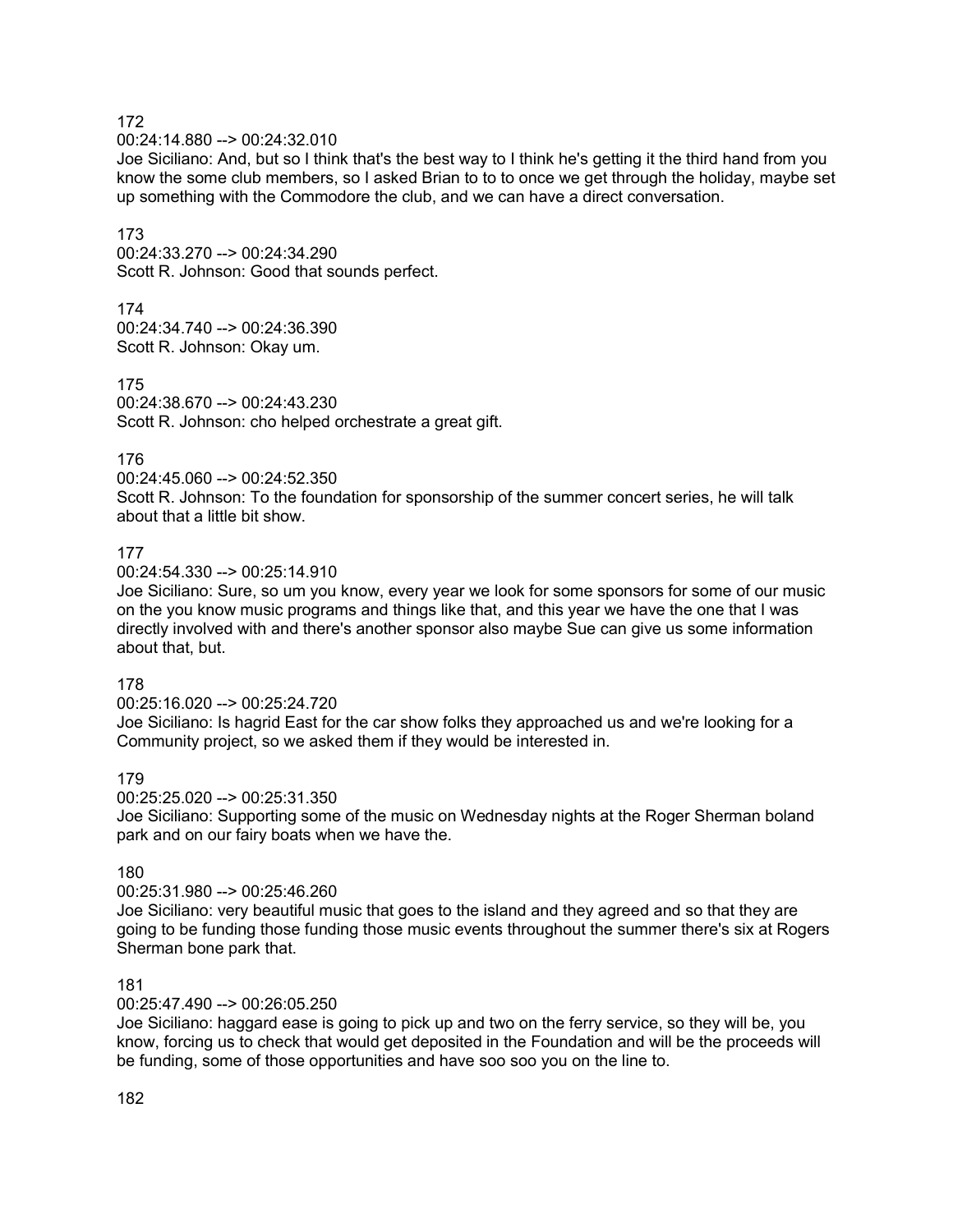00:26:05.370 --> 00:26:06.240 Sue Snyder: Maybe you could talk about.

183 00:26:08.250 --> 00:26:09.690 Joe Siciliano: Sure talk about the other gifts.

#### 184

00:26:10.230 --> 00:26:22.560

Sue Snyder: Right um the other gift it's actually we did receive two checks, this week, however, they were made out to parks and REC instead of the Foundation, so we need to get that fixed.

185

00:26:23.280 --> 00:26:48.570

Sue Snyder: But we are receiving two checks from dark cars which you may know better, as like lexus of Greenwich it's basically a car dealership but lexus lexus of Greenwich is one of them, so we have two checks coming for the concerts and also the fireworks so we're very grateful to them for that.

#### 186

00:26:51.210 --> 00:26:55.530 Scott R. Johnson: So sutures coordinate with me about those checks have one order.

#### 187

00:26:56.520 --> 00:27:08.190

Sue Snyder: Right yeah we did like I said lenore did receive the checks, this week, but when we noticed, they were made out to parks and REC instead of the Foundation, so we have to get new checks written.

#### 188

00:27:09.420 --> 00:27:14.040 Scott R. Johnson: Well that's great and that's kind of stuff we're you know we're trying to encourage including.

189  $00:27:15.450 \rightarrow 00:27:16.080$ Scott R. Johnson: Without.

#### 190

00:27:17.160 --> 00:27:29.490

Scott R. Johnson: Limitation these things that we're kind of calling sponsorships there's nothing wrong with that and that's one way to get easy money for people to sponsor events and give give to through the Foundation.

# 191

00:27:31.050 --> 00:27:35.730

Scott R. Johnson: And it can include you know within discretion certain certain.

192 00:27:38.280 --> 00:27:40.050 Scott R. Johnson: Advertising so, for example.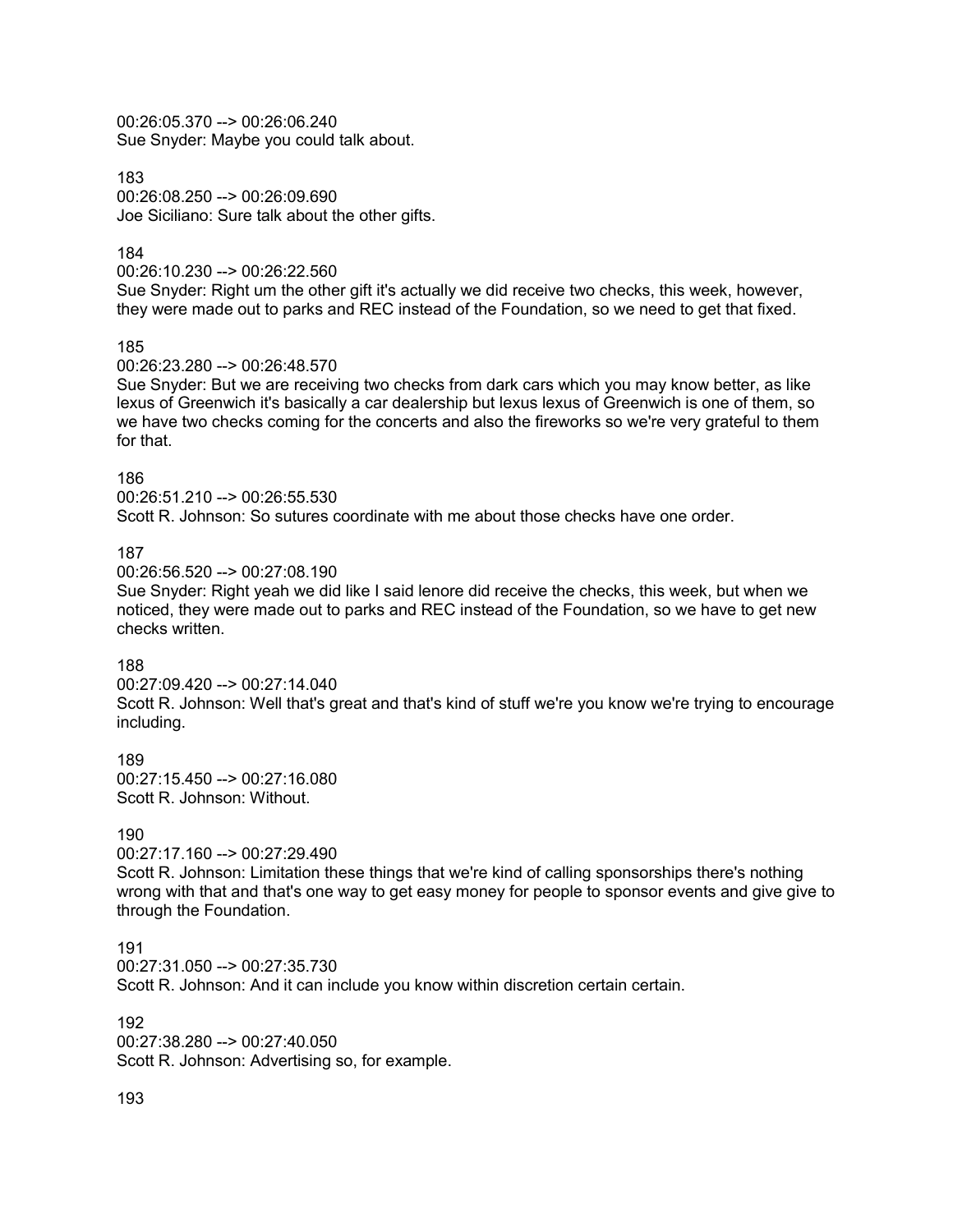#### 00:27:40.110 --> 00:27:50.610

Scott R. Johnson: Yes, and banners and that sort of stuff that other Board of ED property is absolutely no problem knows raises an issue to us in the past, so I think that's good.

#### 194

00:27:52.200 --> 00:28:07.020

Scott R. Johnson: um, how do you want just mentioned, you know more than anyone else about the sailing club, I know it's up i'm not sure if it's running but it's a minor status very similar characteristics as to what they had before yeah.

#### 195

00:28:07.110 --> 00:28:22.620

Joe Siciliano: I can talk about that a little bit i'm sure they're slated to open on Saturday may 28 and they have you know they've been taking delivery of their equipment preparing staffs and there are going to open on the 28th.

#### 196

00:28:23.790 --> 00:28:30.240 Joe Siciliano: Before Rentals and such, they still have they're still advertising for program participants.

#### 197

00:28:32.400 --> 00:28:36.480 Joe Siciliano: Other than that, I mean I think it's been a little bit of a push to try to get it all together.

#### 198

00:28:37.590 --> 00:28:45.360

Joe Siciliano: john cancer and bill King done a great job Brian Thank you Craig Thank you, I mean they've been coordinating with these guys to get stuff done.

#### 199

00:28:46.050 --> 00:28:58.320

Joe Siciliano: and hopefully we'll be back on track it's exciting to have this school open and also, you know as we go through the contract that they have with the town.

# 200

00:28:59.460 --> 00:29:05.970

Joe Siciliano: I will keep them in abreast of things that to the future that will come when we do the renovation of change building and.

# 201

00:29:06.450 --> 00:29:20.220 Joe Siciliano: work with them for temporary location things of that nature, but the last thing I heard is that from bill king is that we're trying to get a little PR out there about about the participants, I know that.

# 202

00:29:21.450 --> 00:29:28.860 Joe Siciliano: Fred put it in his Community connection newsletter on Friday so Nikos out to about five or 6000 people.

203 00:29:30.390 --> 00:29:31.290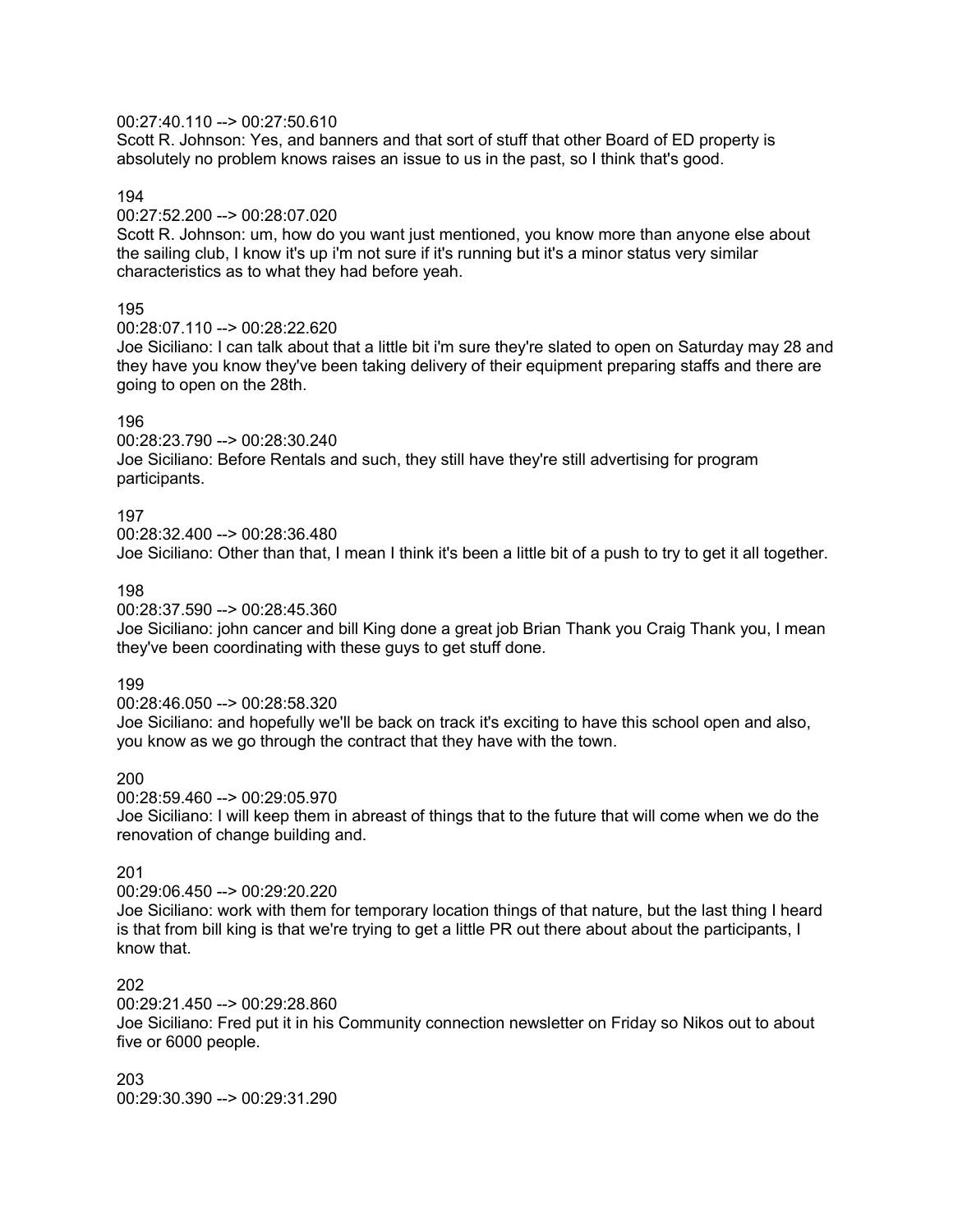Joe Siciliano: there's been some other.

204

00:29:32.370 --> 00:29:39.330

Joe Siciliano: You know advertisements that have been out there, I think, little are posted social media correctly in orange yes, I think.

#### 205

00:29:39.960 --> 00:29:40.980 Lenore Caserta-McClester: Yes, Joe yes.

#### 206

00:29:41.190 --> 00:29:46.350

Joe Siciliano: posted some social media for them on our on our social media saying you know the programs back.

#### 207

00:29:46.890 --> 00:30:01.890

Joe Siciliano: You know, please participate, you know it'll be available starting to 28th of May, and maybe people will stop by and you know sign up their children for programs or even some adult programs, so I think you know we we've we've come a long way since our issue.

#### 208

00:30:02.940 --> 00:30:15.780

Joe Siciliano: And I think you know these these guys you're really putting a lot of hard to hard work to kind of get this thing back up and running, and I think it's going to be in a manner which we really can all live with and work together on so it's all that's all good news.

#### 209

00:30:16.710 --> 00:30:29.370

Scott R. Johnson: Well, you guys should be really compliment, I mean I saw the leafs I saw the effort the correspondence and you know, without missing a beat we have a sailing school with two guys who founded it before.

210 00:30:29.820 --> 00:30:36.810

Scott R. Johnson: yeah so and, at least from my viewpoint it seems like it's going to be just a better operations.

# 211

00:30:37.140 --> 00:30:39.090 Scott R. Johnson: That I kind of wanted easy.

# 212

00:30:39.540 --> 00:30:44.040

Joe Siciliano: Well there's a big shout out to Brian he he dug in and got it got a lot of it done.

# 213

00:30:45.300 --> 00:30:49.620 Joe Siciliano: You know the the rfp that the least document and was very.

214 00:30:50.730 --> 00:31:01.560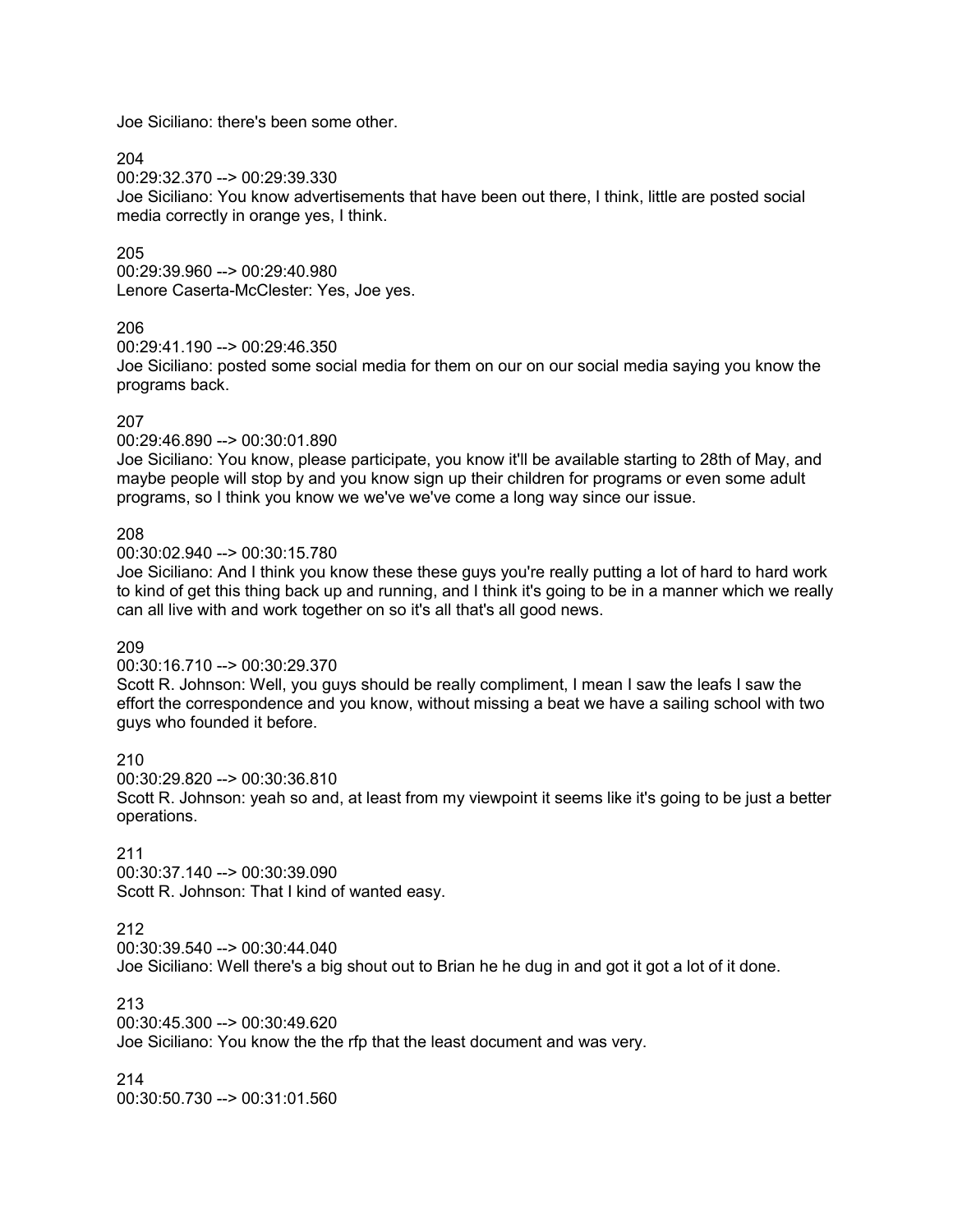Joe Siciliano: You know, focused on getting it getting it set up and so that was great and that they've done and we're interested to see how it's gonna turn out.

215 00:31:03.570 --> 00:31:04.020 Scott R. Johnson: Great.

#### 216

00:31:07.410 --> 00:31:15.210 Scott R. Johnson: So continue with with with con my stuff in minor categories Well, first of all for those who don't know.

217

00:31:15.750 --> 00:31:28.140

Scott R. Johnson: we're going to continue effort on fundraising for Eastern by civic Center particularly interiors and Joe I wanted at some point, if you haven't to dovetail with Fred.

#### 218

00:31:28.770 --> 00:31:37.920

Scott R. Johnson: To make sure he knows what we want to do that, so that the reason that's relevant is because there was at least one gift, I thought was.

#### 219

00:31:39.060 --> 00:31:51.420

Scott R. Johnson: Pretty pretty gracious and interesting for a alive edge table for the entryway I mean it's 25 \$30,000 of value.

#### 220

00:31:52.200 --> 00:32:03.510

Scott R. Johnson: But we can't go ahead and do that i'm not worried about the Foundation combined we can't go ahead and do that without the knowledge and cooperation cpw so we can't just get a gift for something that.

# 221

00:32:04.650 --> 00:32:10.500

Scott R. Johnson: Is not in approved component of the project so that's something we'll work on more on.

#### 222

00:32:10.680 --> 00:32:17.730

Scott R. Johnson: Okay that's something that Sue is of course going to do we actually had a friend of suits who worked on interiors I think it new lead.

# 223

00:32:18.840 --> 00:32:20.700 Scott R. Johnson: More we Gilbert who is.

# 224

00:32:21.840 --> 00:32:45.000

Scott R. Johnson: kind of a interior person that's going to try to help help without also so that's something i'm going to try to spearhead i'm in kind of the minor Category I got some questions about benny and within two seconds Nancy her forces of soldiers guy out there, took a look at it got Greg.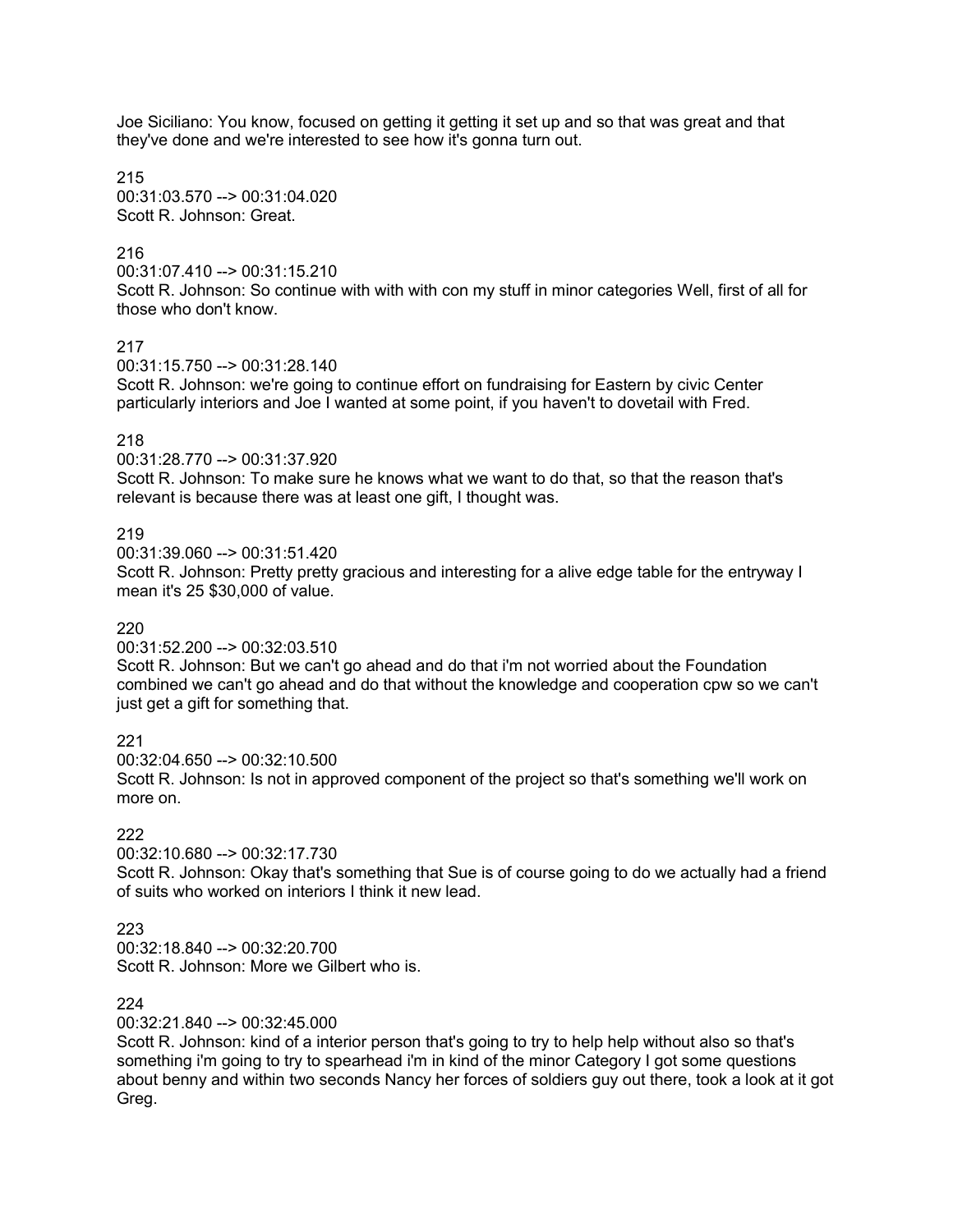00:32:47.040 --> 00:32:52.980

Scott R. Johnson: involved so niche I know this wasn't really on your agenda, we want to talk about that briefly to maybe Craig.

# 226

00:32:54.810 --> 00:32:56.820 Scott R. Johnson: And then you can dovetail into your your stuff too.

# 227

00:32:57.090 --> 00:33:00.300 Nancy Chapin: Sure okay so with benny.

# 228

00:33:02.760 --> 00:33:11.280 Nancy Chapin: I think that was looking, I guess, a little bit sad, you know all you know I think I would say, despite.

# 229

00:33:13.200 --> 00:33:20.640 Nancy Chapin: Maybe it was combination of everyone being busy or volunteers, not being able to step up but i'll let.

# 230

00:33:21.180 --> 00:33:28.080 Nancy Chapin: Greg talk about from staffing It may also be with went out to the island, there was a lot going on there to.

# 231

00:33:28.530 --> 00:33:33.000 Nancy Chapin: There was a new bench getting installed it always been talking about how beautiful the island was and.

# 232

00:33:33.660 --> 00:33:42.510

Nancy Chapin: I had a great conversation with Scott and it dovetails I actually was going to talk about this so i'll just jump in, and I was talking to Tracy about this and we were going to try and get together Sue.

# 233

#### 00:33:42.870 --> 00:33:53.640

Nancy Chapin: thoughts and as well on this when you have gifts should there be some sort of endowment and scott's got me thinking about this, you know to you know, continue to maintain these gifts.

# 234

00:33:54.090 --> 00:34:04.710

Nancy Chapin: Because parks, we know we just watched the budget process go through it with very limited budget very limited resources, and so, how can we support and Joe probably can go on and on about.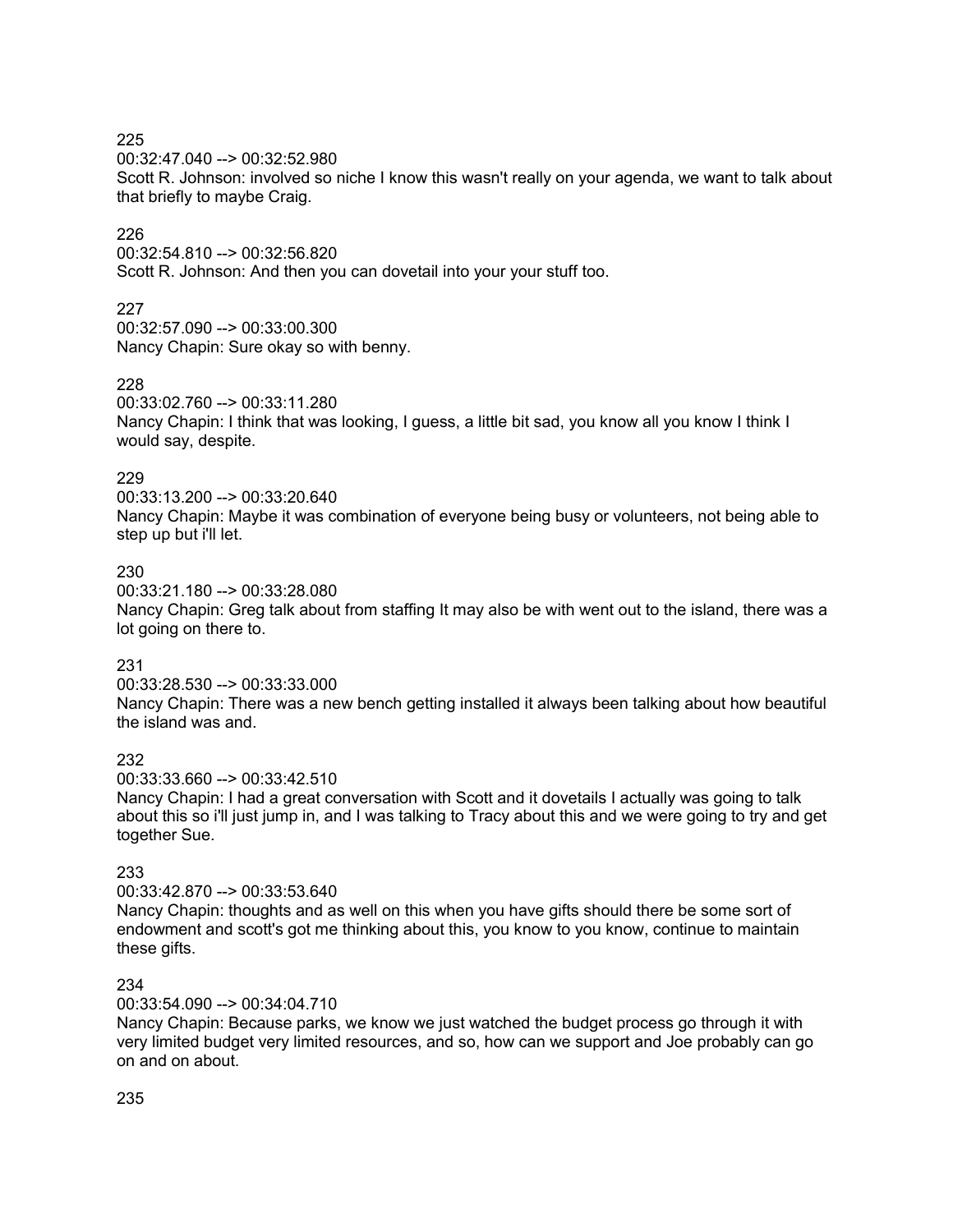# 00:34:05.400 --> 00:34:21.120

Nancy Chapin: The challenge of gifts and gardens and things that we do and how do we continue to support them going forward so maybe Greg do you want to touch base on what we thought at benny and there's also.

# 236

00:34:22.170 --> 00:34:27.540

Nancy Chapin: I just want to note that maybe conservation Commission might want to get involved it literally is getting fouled.

# 237

00:34:28.770 --> 00:34:38.220

Nancy Chapin: By what if I you know the geese are just gobbling up any new plantings so what would have been beautiful you have all the.

# 238

00:34:38.820 --> 00:34:50.430

Nancy Chapin: waterfowl going in and out and gobbling up any new little planting so that I think, also as a challenge, and anyway i'll let i'll let someone far more versed and knowledgeable than I take over on this.

# 239

00:34:51.060 --> 00:35:06.240

Scott R. Johnson: But before it before you start it was just a question to me that said hey i've noticed that the four walls have either not definitive collapsed and there's look look like some poor grading or lack of topsoil.

# 240

00:35:07.260 --> 00:35:14.670

Scott R. Johnson: You know, then quotes is is that going to be part of an ongoing effort that was the initiation of the question.

# 241

00:35:16.560 --> 00:35:21.240 Nancy Chapin: So on that there are two areas that we were talking about, there is one near.

# 242

00:35:22.320 --> 00:35:32.580 Nancy Chapin: The bridge that I think, whoever did the dredging there was a problem, I know that stuff did work to bring back in new soul to remediate that.

# 243

00:35:34.200 --> 00:35:46.140

Nancy Chapin: So, and it may also be when there was one tree removed that umbrella pine on the island where perhaps that also was a soil issue as far as the banks.

# 244

00:35:48.090 --> 00:36:01.620

Nancy Chapin: I think the dredging project it left opportunity i'll say opportunity that we can you know we've been working and a lot has been done that's improved it, but again let's let's let Greg talk.

245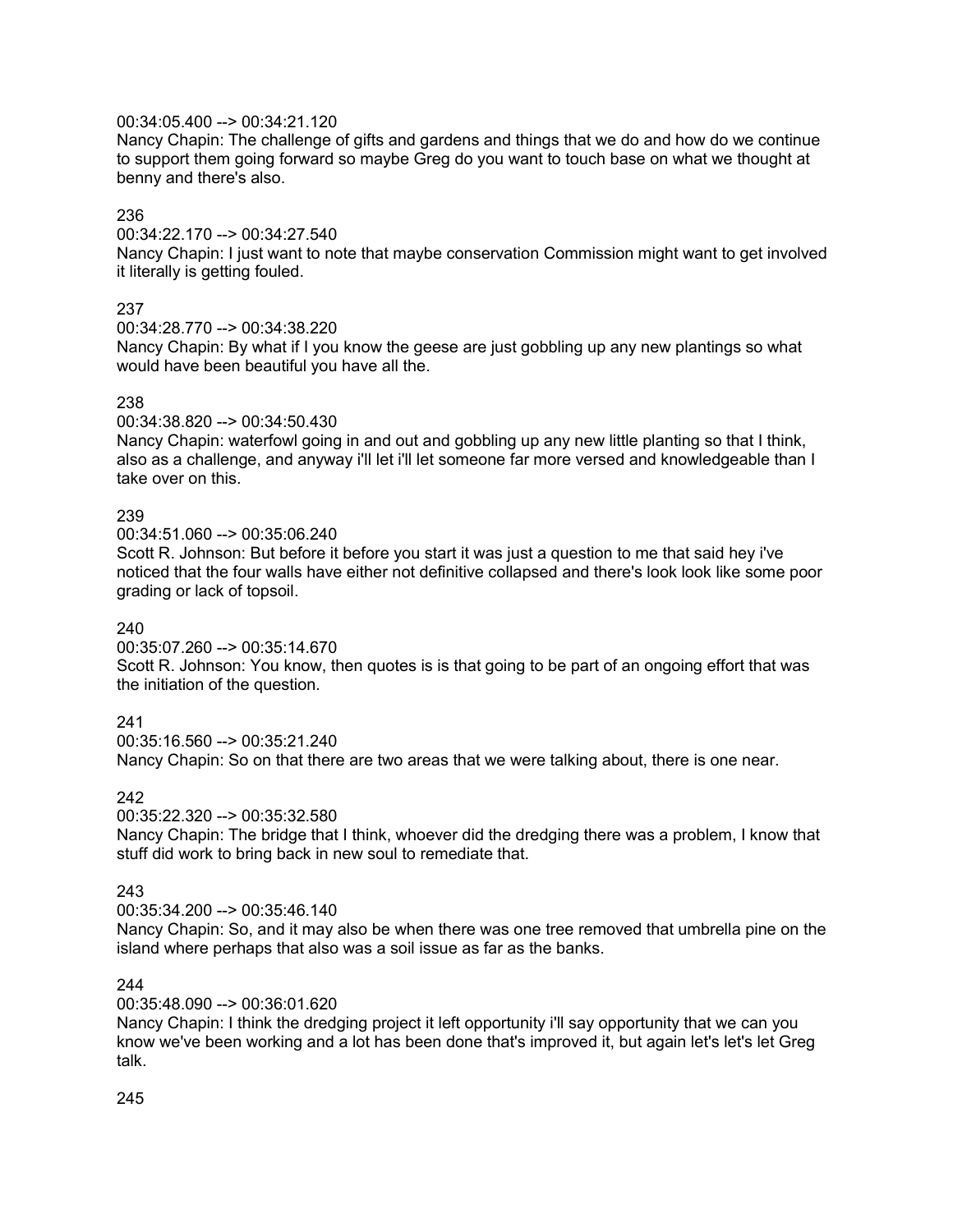#### 00:36:04.140 --> 00:36:10.020

gkramer: yeah, thank you for you know, bringing a lot of these items to to my attention you know we walked around.

# 246

00:36:10.920 --> 00:36:17.580

gkramer: A couple days ago Darren and I, and I noticed some stuff prior to and it it's a combination of.

# 247

00:36:18.150 --> 00:36:31.260

gkramer: things going on, you know, there was the construction of the bench we had the area cordoned off we had lost that tree on the island and you know, there was a construction going on at the bridge on savvy Japanese so that looks terrible on that end.

# 248

00:36:32.310 --> 00:36:45.540

gkramer: But you know not not to take away the fact that you know there's areas that definitely needs attention and needs need some weeding so when we were walking through and talking about how to how to address these issues.

# 249

00:36:46.950 --> 00:36:53.100

gkramer: You know one thing that came to mind was I know we have some some money and we had gotten some funding.

# 250

00:36:53.490 --> 00:37:10.110

gkramer: You know, maybe it's time to look at you know the assistance of maybe an outside contractor, I know you know grow pro had had planted a lot of beds and maybe it's an opportunity now to have them come in and and you know replant some of the plants, maybe the geese have eaten put up fencing.

# 251

00:37:11.850 --> 00:37:26.640

gkramer: You know we're planting more safer streets to kind of create that that edge that biological glue where you know their roots will will will grow and create a buffer so we don't have these urgent problems mean that's that's kind of the thought process with planting the Cypress trees.

# 252

# 00:37:28.200 --> 00:37:35.250

gkramer: So yeah there's a litany of things you know the geese of commandeered the turtle pot pads as well, which is.

# 253

00:37:36.360 --> 00:37:44.610

gkramer: I mean you know the pooping all over it's it's really mess so so there's there are numerous things that needs to be needs to be addressed.

# 254

00:37:46.500 --> 00:37:57.870

Scott R. Johnson: First there's 50 \$800 in that account at the foundations tell so don't don't be shy and try and use that was the coordination.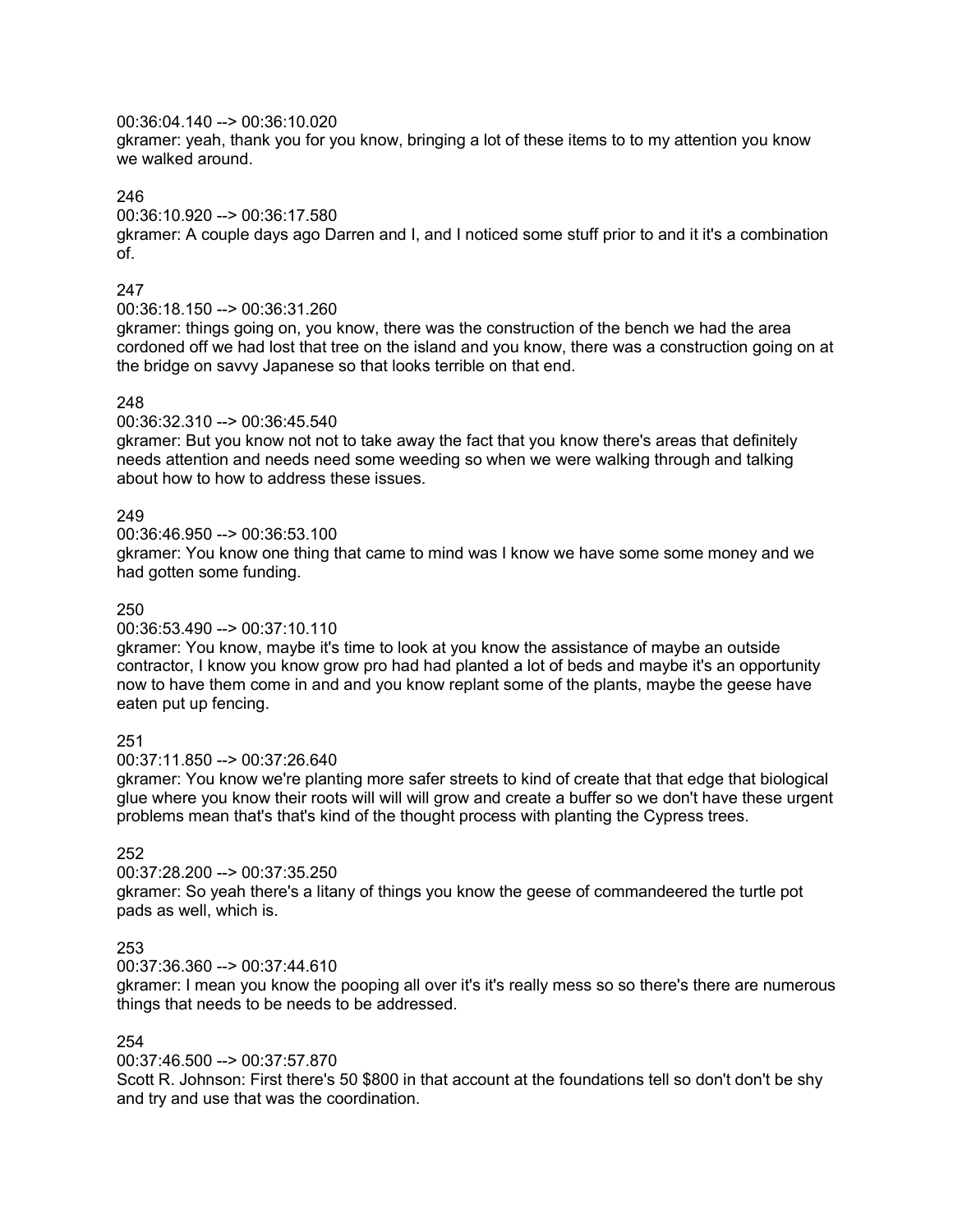00:37:58.260 --> 00:38:05.220

Joe Siciliano: let's just yeah just for a little history here, you know this, this is the kind of stuff that happens, you know.

#### 256

00:38:05.640 --> 00:38:12.900

Joe Siciliano: This time of year, especially when we have all the ball fields open everything going full tilt do you know all of these events, going on.

# 257

00:38:13.530 --> 00:38:22.140

Joe Siciliano: I mean let's not forget, we lost nine part gardeners out of our headcount and that hurts, you know, so if you see things that are kind of.

#### 258

00:38:22.800 --> 00:38:33.480

Joe Siciliano: unkept right now, because you know we're we're moving in priority at the moment we'll pick that up after the holiday weekend we kind of regroup next week sometime.

# 259

00:38:33.960 --> 00:38:41.250

Joe Siciliano: And there have been a number of things like some traffic islands crocus Hill and a few other these things that you know.

#### 260

00:38:41.670 --> 00:38:49.770

Joe Siciliano: We just can't we just come in and get becoming a card at the scene, so this was one of these things that was discussed when we were going through.

# 261

00:38:50.100 --> 00:38:58.950

Joe Siciliano: Our reduction this headcount is that there will be times when stuff is going to slip and unfortunately it becomes noticeable.

# 262

00:38:59.580 --> 00:39:09.420

Joe Siciliano: Especially after when it's in such great condition and it slips for a while and then we have to pick it back up again and but you know just be be be aware that I mean.

#### 263

00:39:09.990 --> 00:39:14.970 Joe Siciliano: I get it, I don't like to hear myself, because you know we like to see certain things.

#### 264

00:39:15.870 --> 00:39:23.730

Joe Siciliano: Some of our grounds and somewhere areas kept to a certain standard but it's impossible to do that with the staffing level that we have.

#### 265

00:39:24.330 --> 00:39:28.470

Joe Siciliano: On and just so you know when we go to use an outside contractor.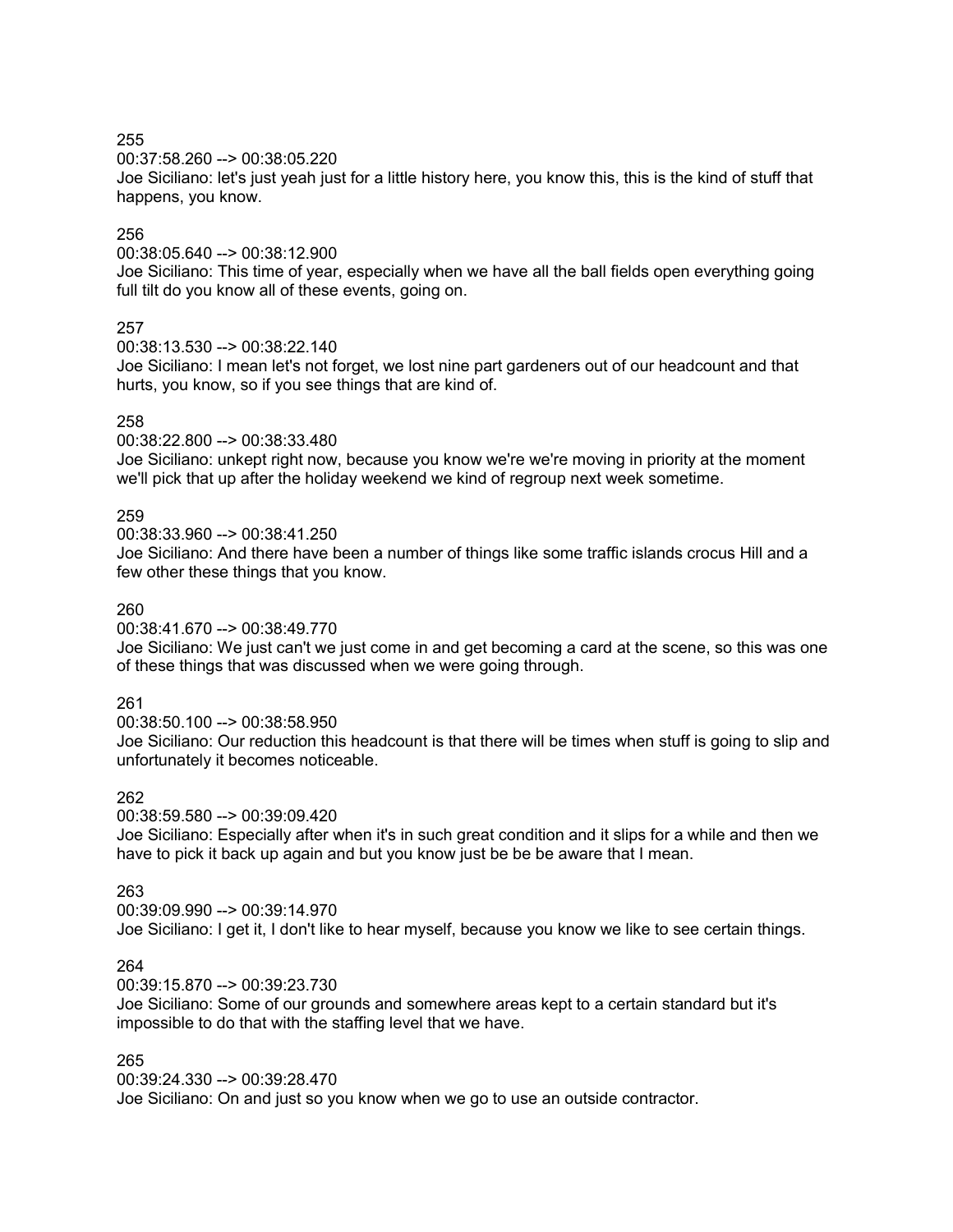00:39:29.220 --> 00:39:38.070

Joe Siciliano: We have to negotiate with the Union, we have to get permission from the Union to use outside contractors on town property, especially when it pertains to the work.

# 267

00:39:38.460 --> 00:39:56.340

Joe Siciliano: That our guys could be doing or should be doing, and this was part of all of that discussion of the headcount reduction is you know where is that, where do we strike that balance of you know, town staff and outside contractors, the Union has been relatively cooperative on certain things.

# 268

#### 00:39:57.600 --> 00:40:07.830

Joe Siciliano: But you know it's an extra step, we have to take any you know we just can't go out and hire xyz contractor having show up tomorrow without all of these preliminary steps that have to take place so.

# 269

00:40:08.970 --> 00:40:16.080

Joe Siciliano: yeah I get a little bit itchy myself when I spoke to get calls about certain areas, but I do know it's because we're just.

# 270

00:40:16.680 --> 00:40:30.990

Joe Siciliano: we're just tapped right out right now I mean and it'll it'll get better after Memorial Day weekend will be a few days of recovery from all of the events and then we'll be back in operation, and you know prioritize what needs to be done and get it done so.

# 271

00:40:32.250 --> 00:40:40.050

Scott R. Johnson: They on the on the good side of things, I, I must say that these keys to my civic Center fields will look the best i've ever seen him.

# 272

00:40:42.270 --> 00:40:51.480

Scott R. Johnson: I mean there, I guess, two or three rugby rugby games could put it back to a mud pie, but they look a tremendous yeah I think.

# 273

#### 00:40:51.570 --> 00:41:06.240

Joe Siciliano: there's been a lot of effort put into the fields, some of the new practices that we've been trying out as a result of the field study have been paying benefits such as you know, the system that we're using for verification and overseeing.

# 274

#### 00:41:07.410 --> 00:41:16.380

Joe Siciliano: tim's integrate course of right now doing some deep time Eric vacation and a lot of me on some of our more compacted feels, not only will that help with.

275  $00:41:17.400 \rightarrow 00:41:27.150$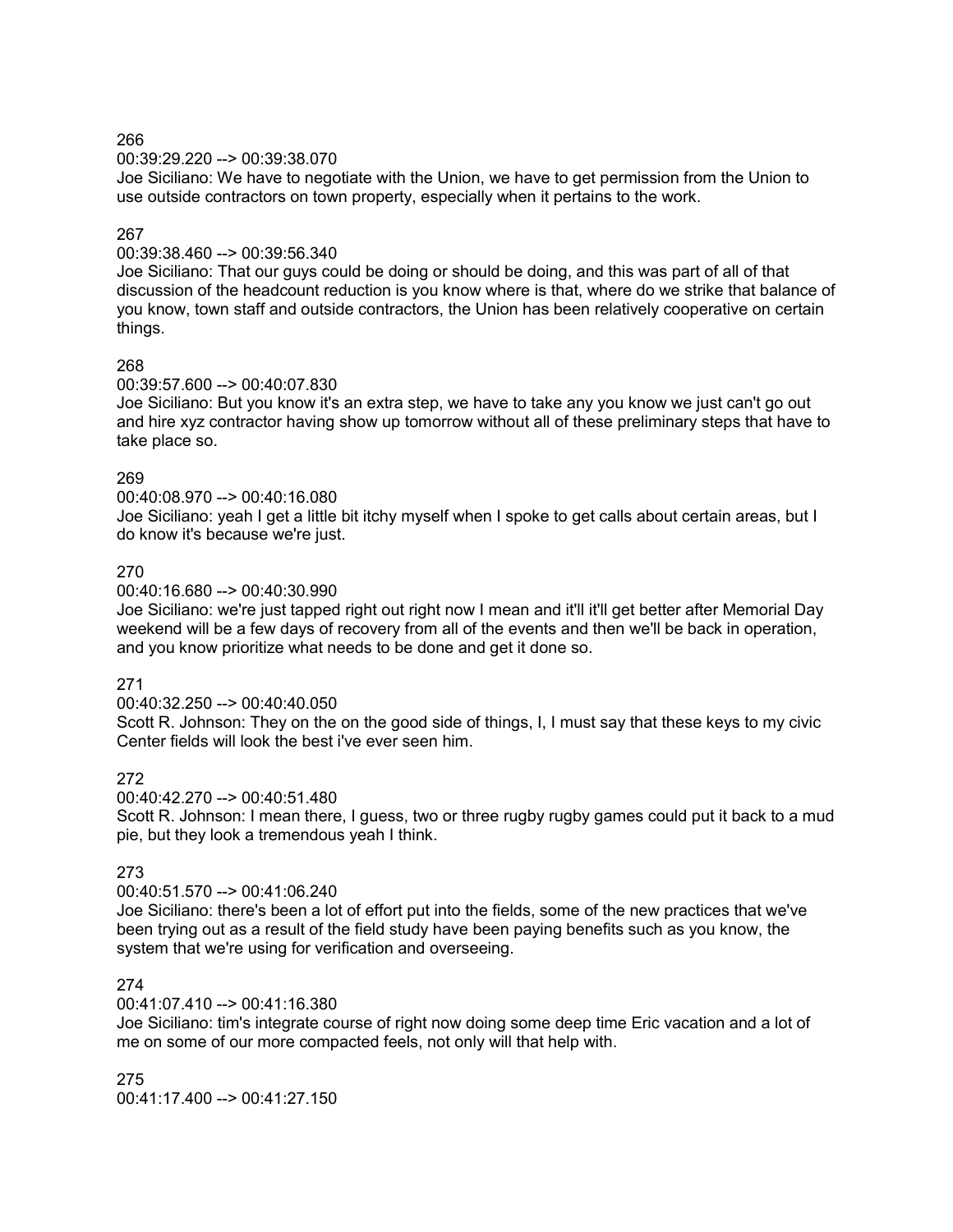Joe Siciliano: Establishing better term, but it will also help with drainage so that's going on right now and we're going to alternate between some of those fields between spring and fall.

276

00:41:27.660 --> 00:41:38.160

Joe Siciliano: They have to be done in a certain time when we have a certain moisture content in them in the ground but yeah we're we're we're doing those right now and and hopefully we're seeing some benefit of that Program.

# 277

00:41:41.100 --> 00:41:42.990 Scott R. Johnson: Nancy do I talk about conrad's.

# 278

00:41:44.220 --> 00:41:56.910

Nancy Chapin: Talking pomerance with your let me i'll just jump into the things that I was going to talk about so i'm not gonna spend too much time talking about pomerance other than yay the master plan pending went through.

# 279

00:41:57.990 --> 00:42:05.700

Nancy Chapin: So now, the real work begins there, and you know i'd say with both benny and that's usually what I focus on benny and Stephen.

# 280

00:42:06.870 --> 00:42:18.330

Nancy Chapin: Is it's going to be great you know with with friends who will be learning to work really well with stuff so we're excited about that I thought I would take my time to talk about biram.

# 281

00:42:19.140 --> 00:42:28.740

Nancy Chapin: Because I Greg did a great tree walk he worked with the tree conservancy and have to apologize, because I got pulled out a couple times once.

# 282

00:42:29.130 --> 00:42:47.070

Nancy Chapin: Had a nice conversation with matt about Byron park and his efforts there and I, and then I happened to meet she actually said, are you Nancy I recommend I recognize you from zoom but her name is Mina Gardner I believe is her name.

# 283

# 00:42:49.020 --> 00:43:02.610

Nancy Chapin: And she was very enthusiastic and took me on a tour of Byron and I really did not know that park well and it has the bones, and the beauty of being.

# 284

# 00:43:03.120 --> 00:43:15.300

Nancy Chapin: A todd's point you know, in the West side of town and it is absolutely fantastic you know there's walled gardens there's vistas and I will say parts of that park look amazing so.

285 00:43:16.410 --> 00:43:25.080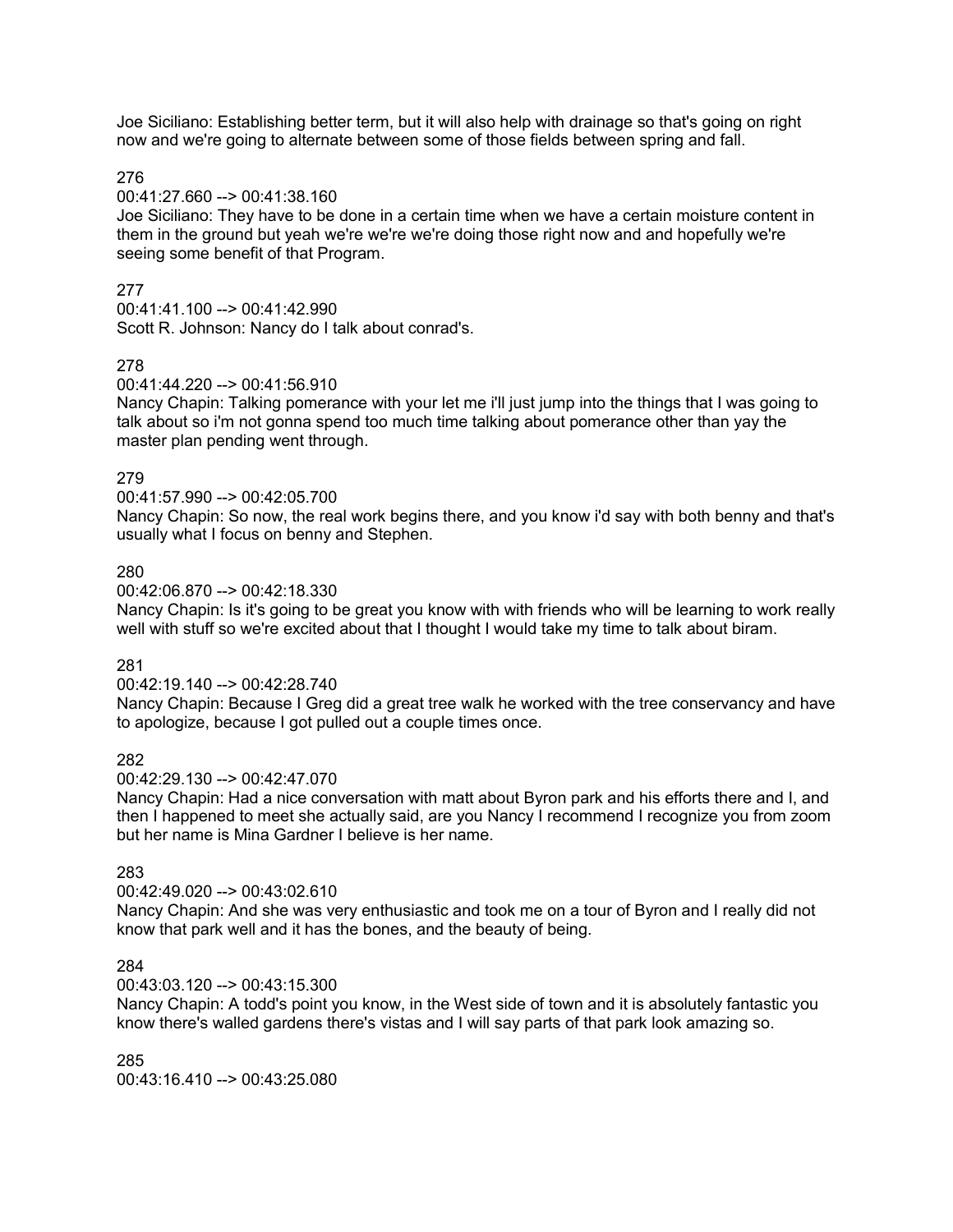Nancy Chapin: But I you know I know that she has a lot of great ideas and it'll be interesting, she and matt I think those.

286

00:43:26.010 --> 00:43:33.930

Nancy Chapin: it's I think when I think about our parks, I think, Joe said it best you know, not all parks, have to be all things so.

# 287

00:43:34.380 --> 00:43:45.570

Nancy Chapin: I think that park is potentially just an amazing waterfront park and we could have some great nature trails through there and then highlight the waterfront.

#### 288

00:43:45.960 --> 00:43:55.920

Nancy Chapin: there's a whole beyond the pool area there's just a stretch, and then the ability to take a hike hike up and it's pretty amazing so.

#### 289

00:43:56.520 --> 00:44:04.230

Nancy Chapin: And then I didn't even get into the whole marine but I saw there's also, I think, is that, where they put a.

#### 290

00:44:04.650 --> 00:44:19.140

Nancy Chapin: What was it a wiffle ball court, so that you have your tennis courts and the standard ball fields there, but then there's a higher baseball diamond is that was up with a wiffle ball when i'm sort of a foggy memory and that does anybody know about that.

#### 291

00:44:19.500 --> 00:44:31.740

Joe Siciliano: I guess yeah the way football was played on that what we call the barn picnic fields, which is behind the tennis courts that was where we're football was played for a while and it just kind of dissolved after a few years so.

# 292

00:44:33.060 --> 00:44:42.210

Joe Siciliano: But we do we people do use the barn picnic field for events when they rent to someone when they rent the pavilion there so that they have field activities.

# 293

00:44:42.990 --> 00:44:52.020

Joe Siciliano: It very rarely gets scheduled for anything else, sometimes donald's forced to put something there, it is a small field.

# 294

00:44:52.530 --> 00:45:04.230

Joe Siciliano: that not many activities can go there and it has some limitations, as far as parking immediate parking right by the field, but if you want to walk a distance it's some great parking inside the park but.

295 00:45:05.340 --> 00:45:22.890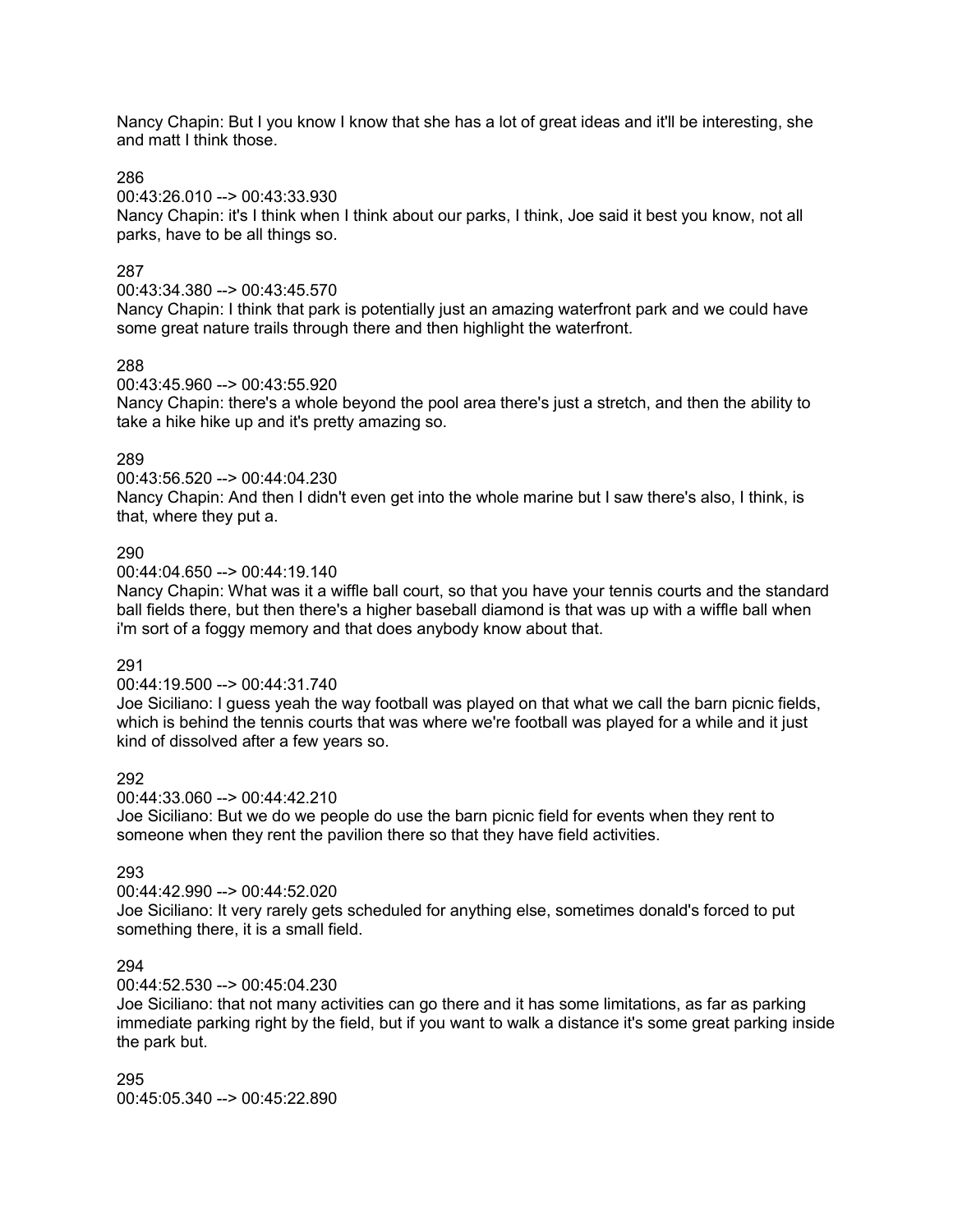Joe Siciliano: yeah I mean you're right Nancy barn park has its beauty of its own, I mean it has so many different features is a boating you know vista good vistas picnic area feels courts cool some natural areas down by the rosenwald property so it's kind of a one fits all type of park.

296 00:45:23.130 --> 00:45:24.390 Matt Popp: and golf.

297 00:45:25.440 --> 00:45:25.920 Joe Siciliano: shoes he.

298 00:45:26.160 --> 00:45:27.330 Matt Popp: used to have golf.

# 299

00:45:27.390 --> 00:45:31.380 Joe Siciliano: used to have a golf created everything with three different TEE boxes yeah.

300

00:45:33.090 --> 00:45:37.890

Nancy Chapin: yeah and then I just also wanted to touch or mention let's see.

#### 301

00:45:39.060 --> 00:45:46.890

Nancy Chapin: Again I think Tracy into I actually my husband got coven so I had planned to get together with the two of them, but we kind of been.

302

00:45:47.370 --> 00:45:59.310

Nancy Chapin: Under under in our little own quarantine but um so I just wanted to mention two things on on the topic of marine and beaches one.

303

00:46:00.120 --> 00:46:11.820

Nancy Chapin: frank, done a touch point, I think, maybe we mentioned before he's retiring that that long term Doc master who've been there forever give me some great photos of the various floods that were there so i'll share them.

# 304

00:46:12.420 --> 00:46:23.220 Nancy Chapin: And then just a shout out to megan down at bras island she's an amazing Doc master she's great and then also, I just want to.

# 305

00:46:23.670 --> 00:46:32.490

Nancy Chapin: put out that save the sound is on again this year June 26 i'm sure susie baker might if she's on will chime on about that.

306 00:46:33.150 --> 00:46:46.770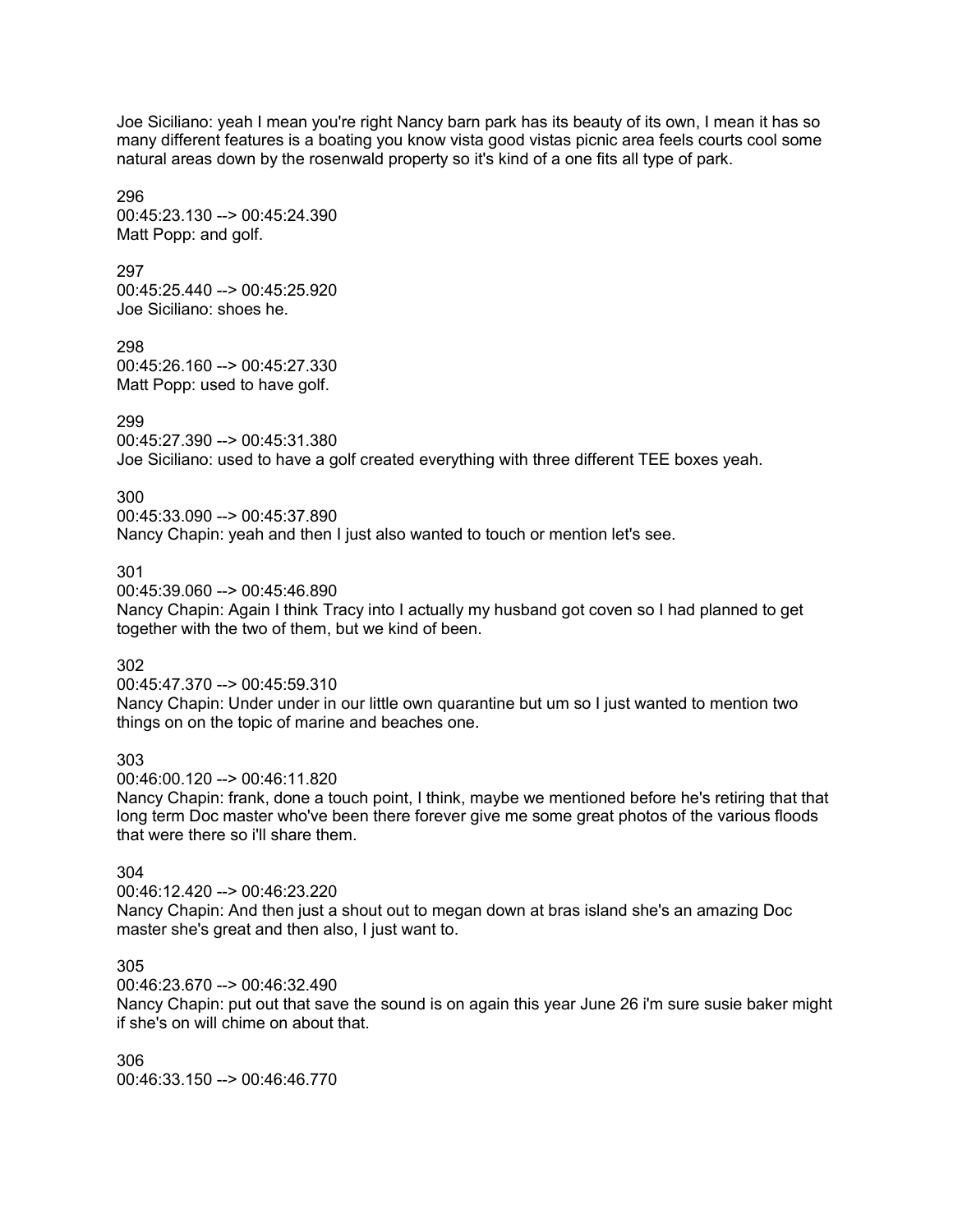Nancy Chapin: And I don't they were calling for tables and I don't know whether the parks and REC I would be happy to sit at a table and talk about you know parks and REC if you think that's a good idea to have a table or i'll volunteer with WHO or.

307

00:46:48.690 --> 00:46:54.420 Scott R. Johnson: What what does what does it mean I know save the Sabbath desert desert pharaoh.

308 00:46:55.200 --> 00:46:56.940 Nancy Chapin: Well, I think, just highlighting.

309

00:46:58.080 --> 00:47:06.510

Nancy Chapin: You know, we do so, we parks and REC does do a lot, you know we're doing all these native plantings down at Greenwich point and.

310

00:47:07.590 --> 00:47:13.920

Nancy Chapin: You have the buildings down there and that are preserved so obviously I think they will be represented.

311

 $0.47:15.840 - \geq 0.0147:29.820$ 

Nancy Chapin: But maybe maybe we can talk offline on this one, you know with susie and see what they're looking for, but they just are looking for other organizations to represent in whether parks and REC wants to have a presence.

312

00:47:31.320 --> 00:47:32.430 Nancy Chapin: i'm happy to do it if we do.

313 00:47:33.000 --> 00:47:33.720 Scott R. Johnson: Okay, great.

314

00:47:37.320 --> 00:47:43.350 Scott R. Johnson: So rick do you want to walk I don't think much happened on the rank but give anything to add on the rank.

315

00:47:44.730 --> 00:47:48.000 RLoh: No, but i'll just give a little bit of a synopsis here.

316

00:47:50.130 --> 00:47:55.830

RLoh: The rink project we're still going to build a new rank in town don't anybody lose sight of that.

317 00:47:58.500 --> 00:48:00.390 RLoh: what's going on right now is.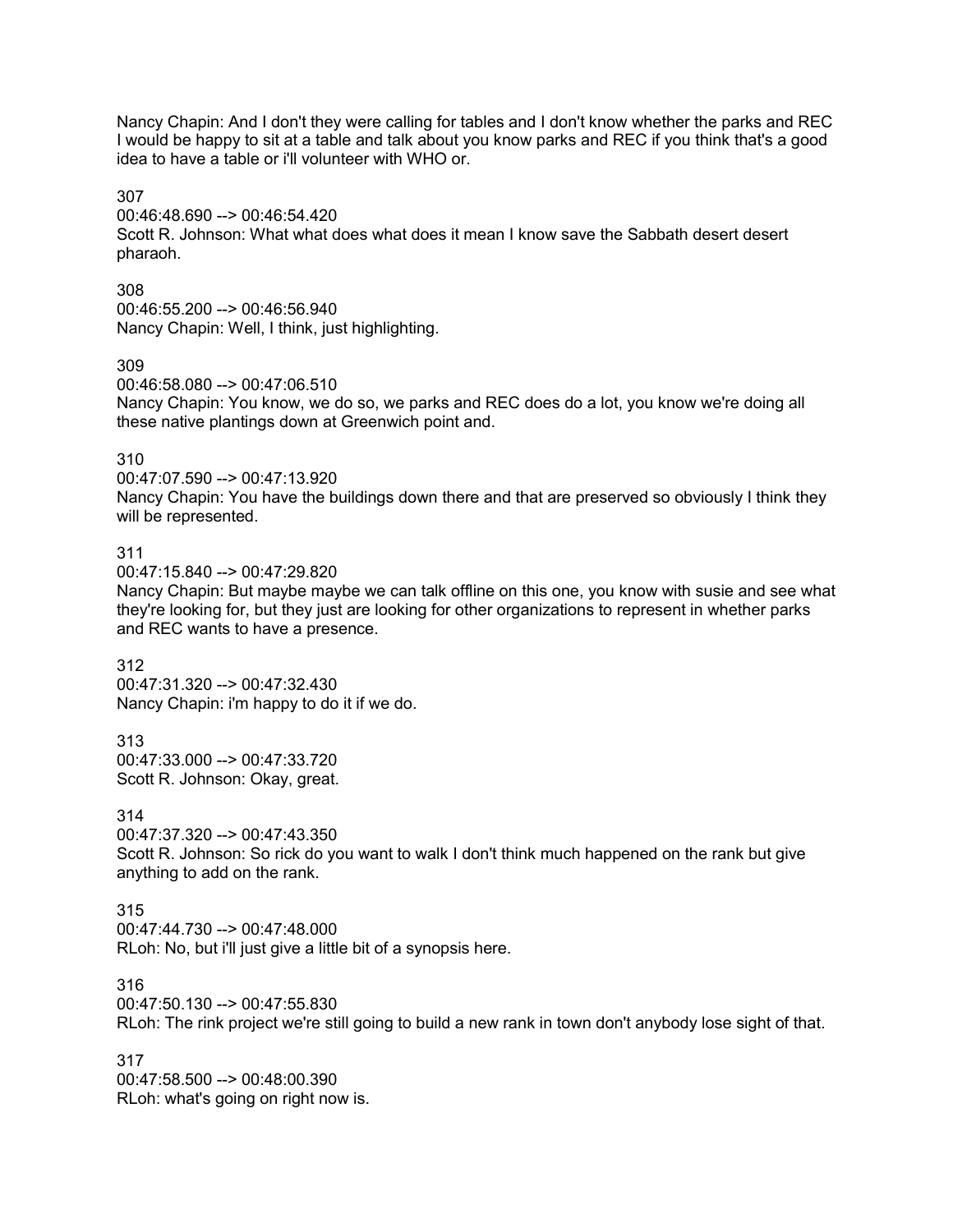00:48:01.560 --> 00:48:12.630

RLoh: The for those that may not know the new rank will built in be built in the same location, as the current rank what's going on now is different town departments, notably.

#### 319

00:48:14.160 --> 00:48:16.410 RLoh: department of public works and the board of ED.

# 320

00:48:17.520 --> 00:48:30.600

RLoh: are putting their heads together to come up with the site for the temporary rank that will be necessary to replace the very important nice time that will be missed, while the new rank is being built in the same location, as the old one.

#### 321

00:48:32.010 --> 00:48:33.420 RLoh: And there are various sites.

322

00:48:34.440 --> 00:48:43.140 RLoh: That are being explored they're being narrowed down and probably in the not too distant future, a site will be chosen.

# 323

00:48:44.130 --> 00:49:00.630

RLoh: For that temporary rank which will be up for no more than six months come down and then go up again, probably the following season, to satisfy some of the more important skating programs that we've had in our town rank for.

# 324

00:49:01.680 --> 00:49:08.700 RLoh: going on now 50 years that those programs can't go a year or two without without having any ice time.

325 00:49:09.720 --> 00:49:13.440 RLoh: So that's a short and sweet but that's where we are written a.

# 326

00:49:18.030 --> 00:49:20.550 Scott R. Johnson: Paper had some interesting comments on that.

# 327

00:49:22.200 --> 00:49:26.070

Scott R. Johnson: query Roger Sherman ball and does that that's something that's.

#### 328

00:49:27.420 --> 00:49:31.140

Scott R. Johnson: A possibility makes sense doesn't make sense it's.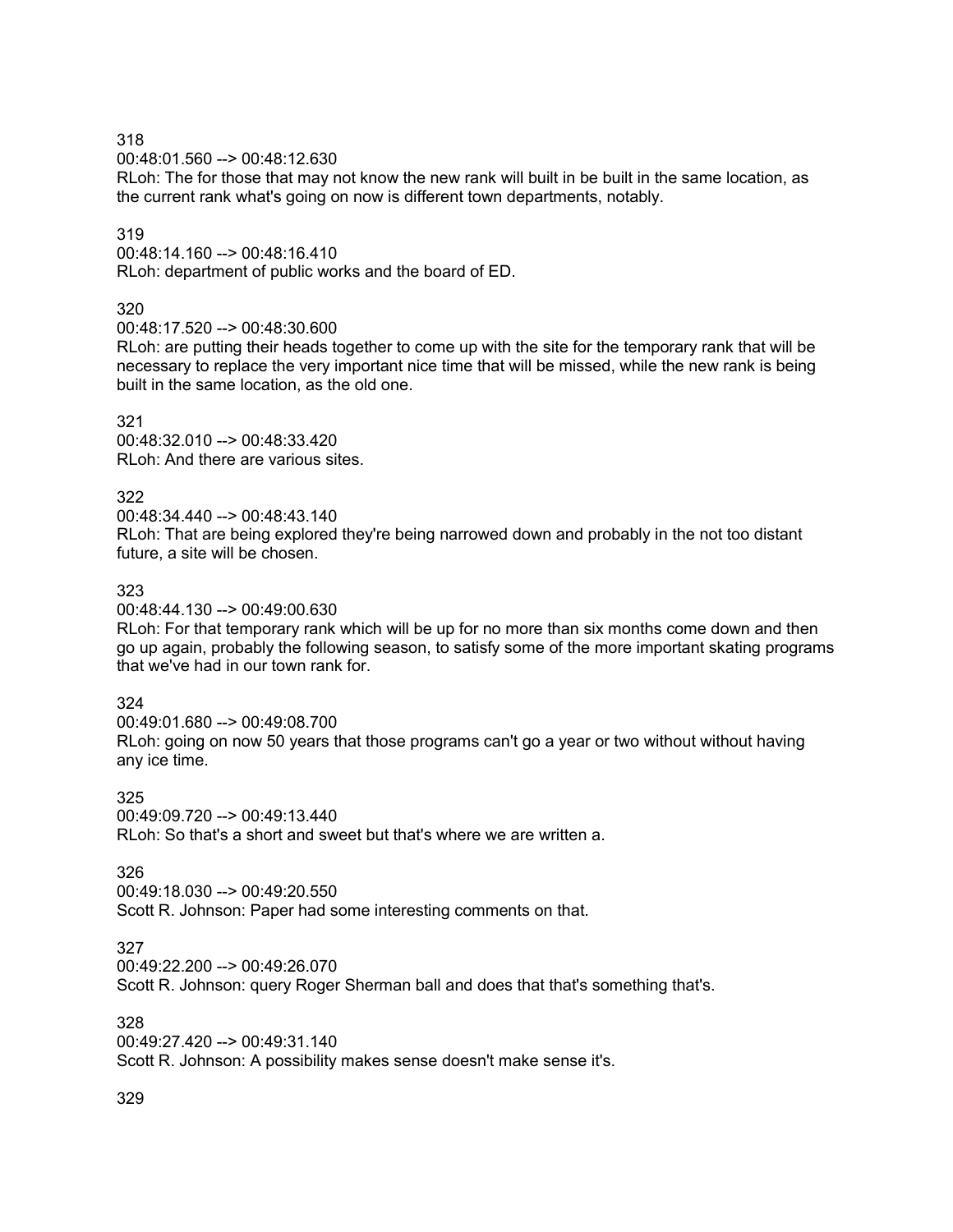00:49:31.200 --> 00:49:33.330 RLoh: it's a possibility, because there's.

330

00:49:34.470 --> 00:49:42.720

RLoh: One of the important factors is is parking nearby and that has a Jason parking Another important factor is power.

#### 331

00:49:43.800 --> 00:49:47.100 RLoh: To bring in to run to help run the new rank.

#### 332

00:49:48.240 --> 00:50:06.870

RLoh: And there is power i'm not sure it's totally adequate, but there is power next door in the parks and REC equipment shed that's there, right now, so that is a you know, in the big picture that's a that's that's a site that deserves to be looked at.

#### 333

00:50:12.060 --> 00:50:13.350 Scott R. Johnson: Great great great.

# 334

00:50:15.780 --> 00:50:25.560

Scott R. Johnson: I think we're kind of getting towards the end of the regular agenda, but your question came in about potential dashboard and Christianity, want to talk about that oh.

335 00:50:26.160 --> 00:50:26.520 sure.

#### 336

00:50:27.780 --> 00:50:41.040

Joe Siciliano: Yes, I can talk about that a little bit so we had a request from an individual that blackboard at Cristiano into snyder did feel the question and respond.

#### 337

00:50:42.360 --> 00:50:58.410

Joe Siciliano: The issue really is that there you know we haven't had a big demand for backward, I mean just a little history on backwards, you know behind the eastern city Center the current building there's always been a concrete wall was align 100.

#### 338

00:50:59.490 --> 00:51:07.170

Joe Siciliano: natl remember maybe Member this I don't know I do but i'm parked it used to be a backward where the current picnic pavilion is up on the hill.

# 339

00:51:07.530 --> 00:51:24.540

Joe Siciliano: And I think one side is from Tennessee and the other side was from handball and you kind of there's unused selling disrepair and when the pavilion went up the new pavilion went up or even before that it was it was removed the thing about backwards is is that you know.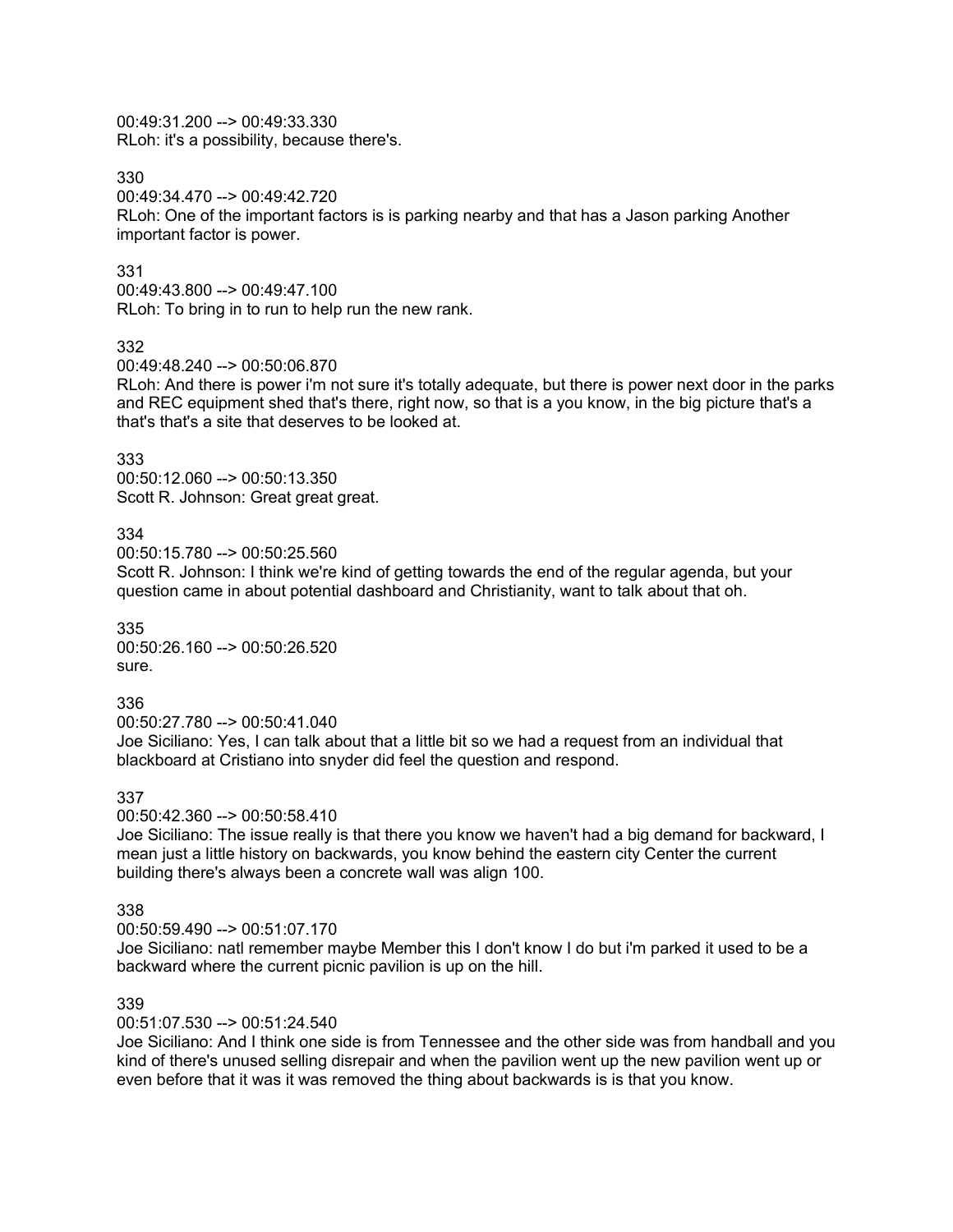#### 00:51:25.860 --> 00:51:38.700

Joe Siciliano: it's for an individual to hit the ball and play and with the amount of hours that we're booking on some of the tennis courts it's kind of hard to find a tennis court that would allow you know just to drop in.

# 341

00:51:39.360 --> 00:51:47.430

Joe Siciliano: type of activity for somebody to show up with a racket and hit the ball The other issue is the noise factor off of a backboard.

#### 342

#### 00:51:47.970 --> 00:51:57.600

Joe Siciliano: you'd have to be very concerned about the location and the risk Christiana would not be that location, because of the current neighbors and we're working with them right now on.

#### 343

#### 00:51:58.200 --> 00:52:17.610

Joe Siciliano: Noise issues we have double windscreen up and that's a planting along the fence line and it Christiana know prior to this request even coming in, we didn't have our fence contract to do a look at the fence, because we were anticipating or maybe still anticipating purchasing.

#### 344

#### 00:52:18.630 --> 00:52:29.790

Joe Siciliano: Sound attenuated windscreen and hanging it from the fence and what we really found out about the fence that Christianity is that it couldn't support the wind load and.

#### 345

#### 00:52:30.450 --> 00:52:36.720

Joe Siciliano: This would be the kind of the same thing because it's a solid, you know solid object that's going to be.

# 346

00:52:37.230 --> 00:52:45.390

Joe Siciliano: You know mounted to the fence and, of course, then you create this wind load, so we asked the contractor, this is months ago, to give us a kind of an.

#### 347

#### 00:52:45.840 --> 00:52:56.730

Joe Siciliano: onsite estimate like what it would take to to improve the fence and it's a \$19,000 item just improved the fence to carry the wind load, because the fence posts are minimal they're just.

#### 348

#### 00:52:57.210 --> 00:53:06.360

Joe Siciliano: You know they're there for the fencing we're very cautious about the windscreen and it's not really it was never really designed to carry any other kind of kind of load so.

# 349

#### 00:53:06.930 --> 00:53:12.750 Joe Siciliano: that's one of the reasons why we haven't moved to quickly on the on the sound attenuated.

#### 350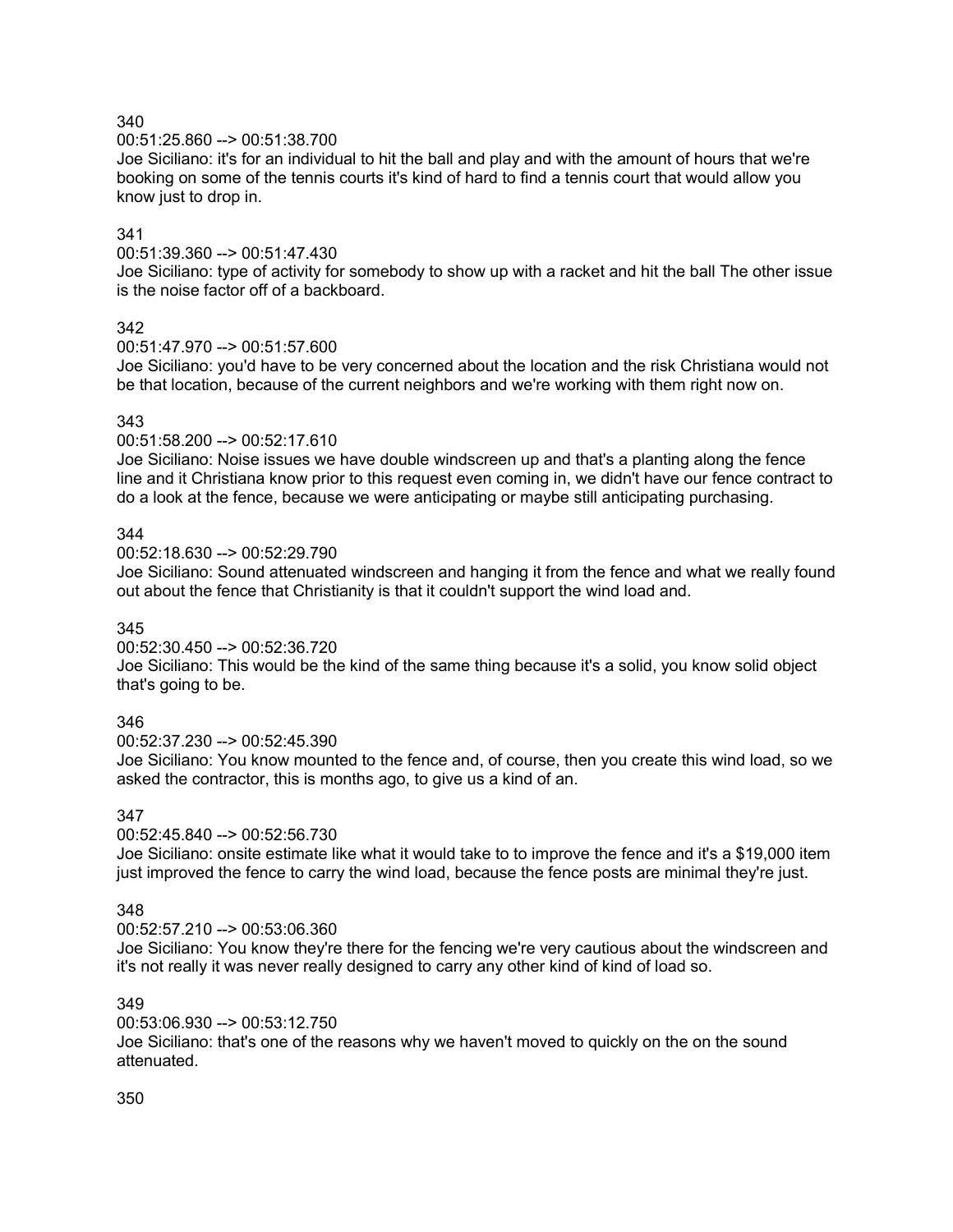# 00:53:13.200 --> 00:53:25.830

Joe Siciliano: Of screen for that location, because normally wouldn't be buying a \$10,000 windscreen but we'd also have to spend approximately \$19,000 on improving the fence line so to hang the screen so.

#### 351

#### 00:53:26.610 --> 00:53:38.040

Joe Siciliano: Now we have you know roughly a \$30,000 project, which was an anticipated and a budgeted for so we've been working a couple different issues down there, all in all I.

#### 352

00:53:38.700 --> 00:53:50.250

Joe Siciliano: i'm not you know I don't really have a kind of a keen sense of where something like this would go without some of those issues being addressed and also.

#### 353

#### 00:53:50.850 --> 00:53:59.340

Joe Siciliano: Is there really a demand and the funding for it, so you know those are a couple things I mean I don't want to dismiss it, but it could be in the conversation line.

#### 354

#### 00:53:59.730 --> 00:54:07.710

Joe Siciliano: But it's not one of those things that's been you know we've been getting suggestion or recommendation or request after request to have.

#### 355

00:54:08.580 --> 00:54:17.910

Joe Siciliano: I think people would rather have open tennis courts to play or open ticket ball courts to play in the schedule and and I think that's where the emphasis is at the moment.

#### 356

00:54:19.110 --> 00:54:19.860 Scott R. Johnson: So is there any.

#### 357

00:54:21.750 --> 00:54:31.440

Scott R. Johnson: concrete wall type type facilities there around that people use it for I know I know the civic Center a lot of kids used to use that.

#### 358

#### 00:54:32.130 --> 00:54:44.940

Scott R. Johnson: But also he's used to fill across which raises the question that we can have that in place with windows windows yeah um but, to my knowledge there's no other country walls that were really using either.

359 00:54:45.450 --> 00:54:46.170 Joe Siciliano: No, no.

#### 360

00:54:46.560 --> 00:54:53.730

Joe Siciliano: Not that don't have windows that's you know, did you send us designed to have those windows in the rear the Western again civic Center.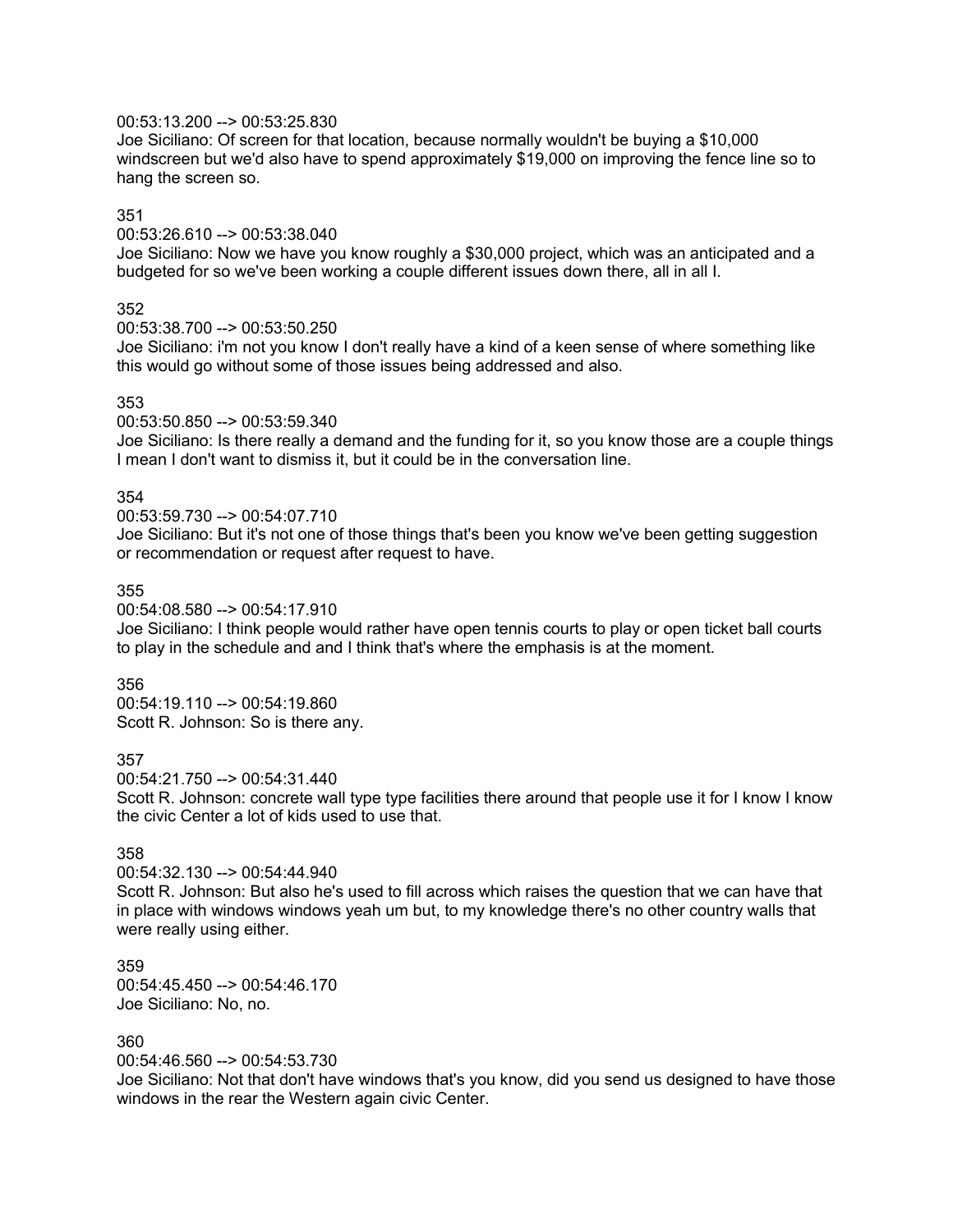00:54:54.270 --> 00:55:10.170

Joe Siciliano: there's just I can't think they are low windows on both sides of the Center because we have you know the the basement area of the western Granite civic Center is occupied by the Community room restrooms storage areas those types of things.

# 362

#### 00:55:11.400 --> 00:55:20.820

Joe Siciliano: I can't think of a location where you know you'd be simple enough to put something like a stripe on the wall and maybe a strip stripes on the ground, or something.

#### 363

#### 00:55:21.420 --> 00:55:33.960

Joe Siciliano: i'm open to anybody who has a thought, but but I can't really think of a location, that would be that simple for conversion without some of these obstacles that we have to deal with.

364 00:55:34.650 --> 00:55:35.310 RLoh: yeah I can.

365 00:55:35.670 --> 00:55:36.600 Scott R. Johnson: hear a question next.

# 366

00:55:36.810 --> 00:55:45.270

Nancy Chapin: yeah I just want to say central middle school there gymnasium law that's actually used as a backboard.

# 367

00:55:46.020 --> 00:55:52.770 Nancy Chapin: And so the Greenwich high tennis team plays against that what practices against that wall and.

# 368

00:55:53.520 --> 00:56:00.390 Nancy Chapin: So i've hit against that wall, so I that is one location, I totally agree that when I saw the.

# 369

00:56:00.840 --> 00:56:11.670 Nancy Chapin: email, I agree that with the demand on our full courts I didn't understand where we're going to go and go with it, so I agree with a lot of what Joe was saying they do want to mention central middle school.

# 370

00:56:12.000 --> 00:56:18.660

Joe Siciliano: Well, thanks Nancy that's a good, I mean that's a suggestion if it, you know if it takes some minor improvements to make it happen.

371 00:56:19.890 --> 00:56:24.600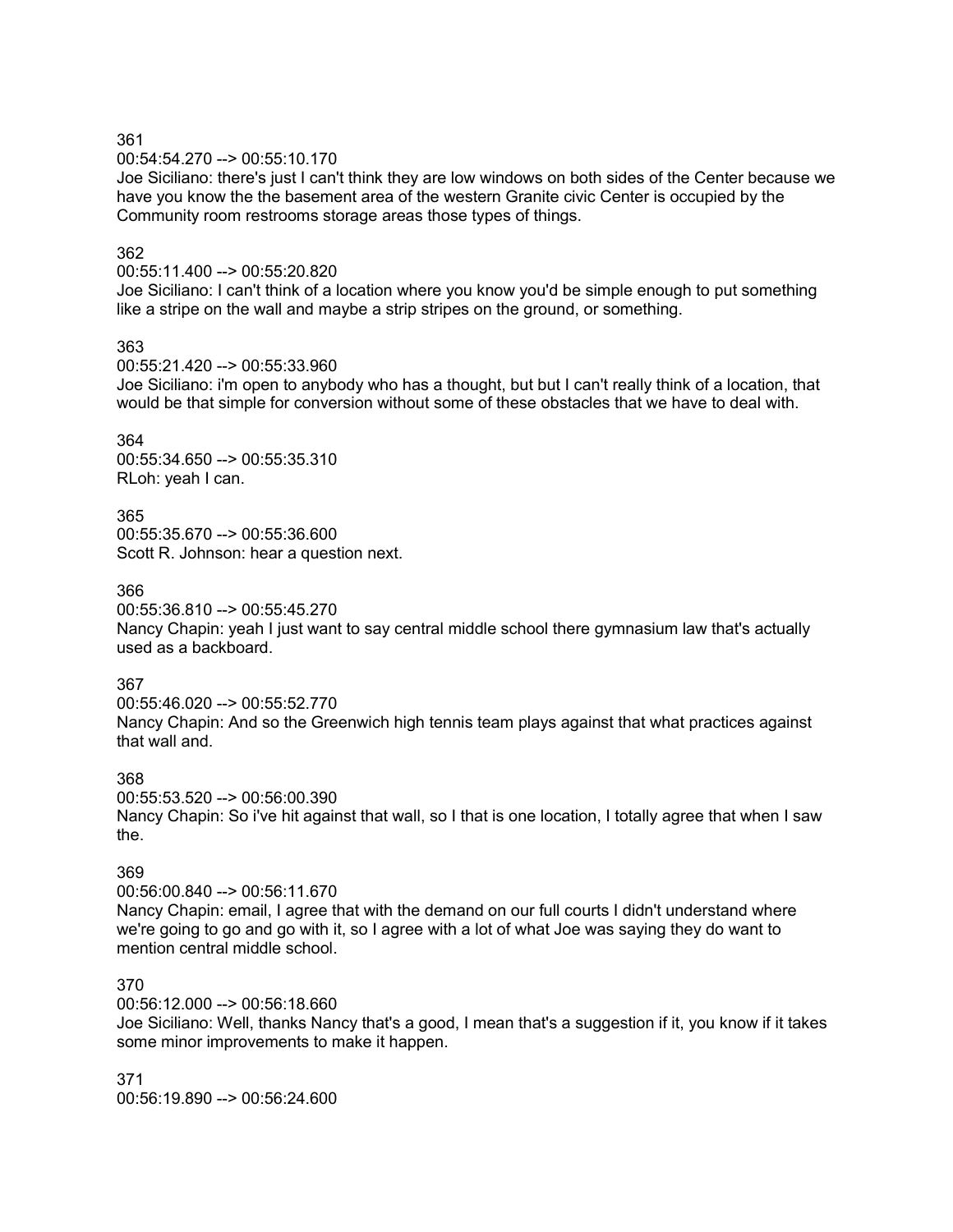Joe Siciliano: Maybe that's an opportunity we can talk to the board of its facilities people about that, I mean, even if we.

372

00:56:25.140 --> 00:56:33.960

Joe Siciliano: painted the lines or something like that, and they gave us permission to do it it's an option, I mean it's centrally located, which is good and.

# 373

00:56:34.530 --> 00:56:48.510

Joe Siciliano: You know it's not interrupting any other courts or you know court opportunities that we have out there, so i'm not about thought and that's just because you've played there yourself, so I don't know if there's anything in western meal squads i'm trying to think about that right now.

# 374

00:56:49.560 --> 00:56:52.920 Matt Popp: I think there is that Western I think I used to have a tennis ball off.

# 375

00:56:52.980 --> 00:56:53.730 Joe Siciliano: I mean we can look.

376 00:56:53.820 --> 00:56:54.480 Matt Popp: I mean that's a.

# 377

00:56:54.510 --> 00:57:04.170

Joe Siciliano: good suggestions, but yes, we have to, we have to scout it out and see if there's any any real locations, but we'll take a peek okay that's that's not a bad you know.

# 378

00:57:06.360 --> 00:57:21.750

Joe Siciliano: Thought because it'd be simple, I don't think we get that I don't know if you're getting any opposition from the board event facilities people, but it would be simple to do and not disrupting our Court program and the amount of you know, thousands of hours we schedule those sorts.

379 00:57:25.110 --> 00:57:25.830 Scott R. Johnson: of questions on that.

# 380

00:57:26.580 --> 00:57:40.380

RLoh: No, I just I think I was going to pick up on the school theme, I think there are some brick walls at school buildings that are facing paved courtyards I think I think there's one down at old carnage school I don't know about the windows situation.

381 00:57:40.830 --> 00:57:47.100 RLoh: yeah but I mean it may, it may be less than I not may not be perfect, but as a solution.

382 00:57:48.420 --> 00:57:52.680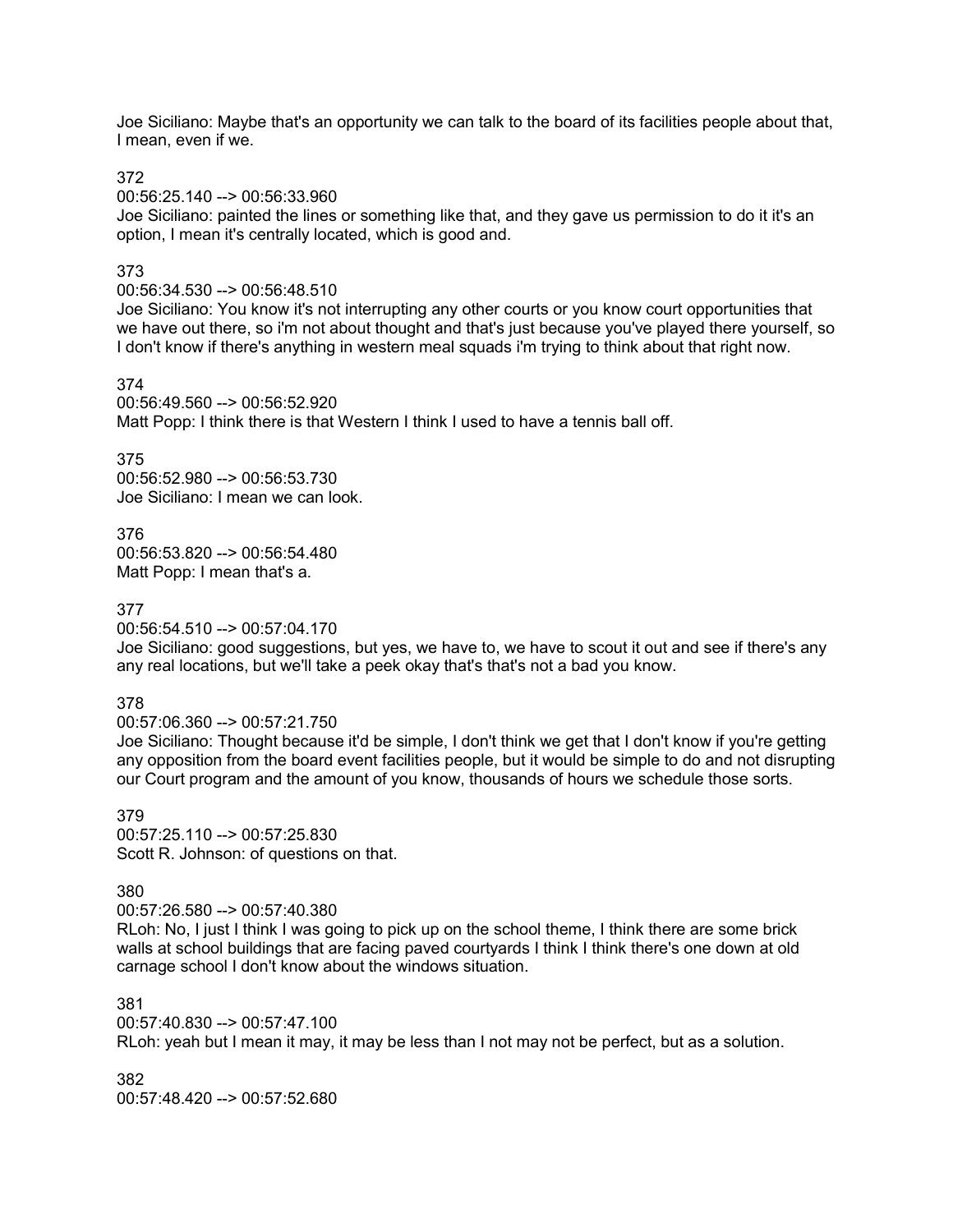RLoh: There may be one in North Miami that's got to pave courtyard between a couple wings of the building.

383

00:57:54.780 --> 00:58:00.450

RLoh: I think I remember hitting balls against that wall so yeah there's there are other possibilities, I think.

#### 384

00:58:00.900 --> 00:58:14.190

Joe Siciliano: All right, well why people around about you know when we start dealing with tennis program monitoring will start pretty soon, but we get that all going, we can take a quick look around, I mean, these are these are good suggestions and a possible solution.

385 00:58:15.840 --> 00:58:17.220 Scott R. Johnson: Any other questions on that.

386

00:58:21.270 --> 00:58:24.150 Scott R. Johnson: Any public comment or questions.

387 00:58:27.750 --> 00:58:29.730 Scott R. Johnson: they'll see any so let's.

388 00:58:31.980 --> 00:58:34.740 Scott R. Johnson: See, I see a hand raise for David.

389

00:58:38.070 --> 00:58:39.870 Scott R. Johnson: Do you wanna unmute yourself.

390 00:58:40.530 --> 00:58:41.280 David wold: yeah hi.

391 00:58:42.300 --> 00:58:42.900 David wold: You can hear me.

392 00:58:43.410 --> 00:58:45.090 David wold: Yes, okay hi.

393

00:58:45.390 --> 00:58:57.960

David wold: i'm sorry I was late, I was just up at the St mary's doing the the flags on the graves and it just dragged out a little bit, but I just picked up the last 15 minutes and I think it's healthy to have the discussion.

394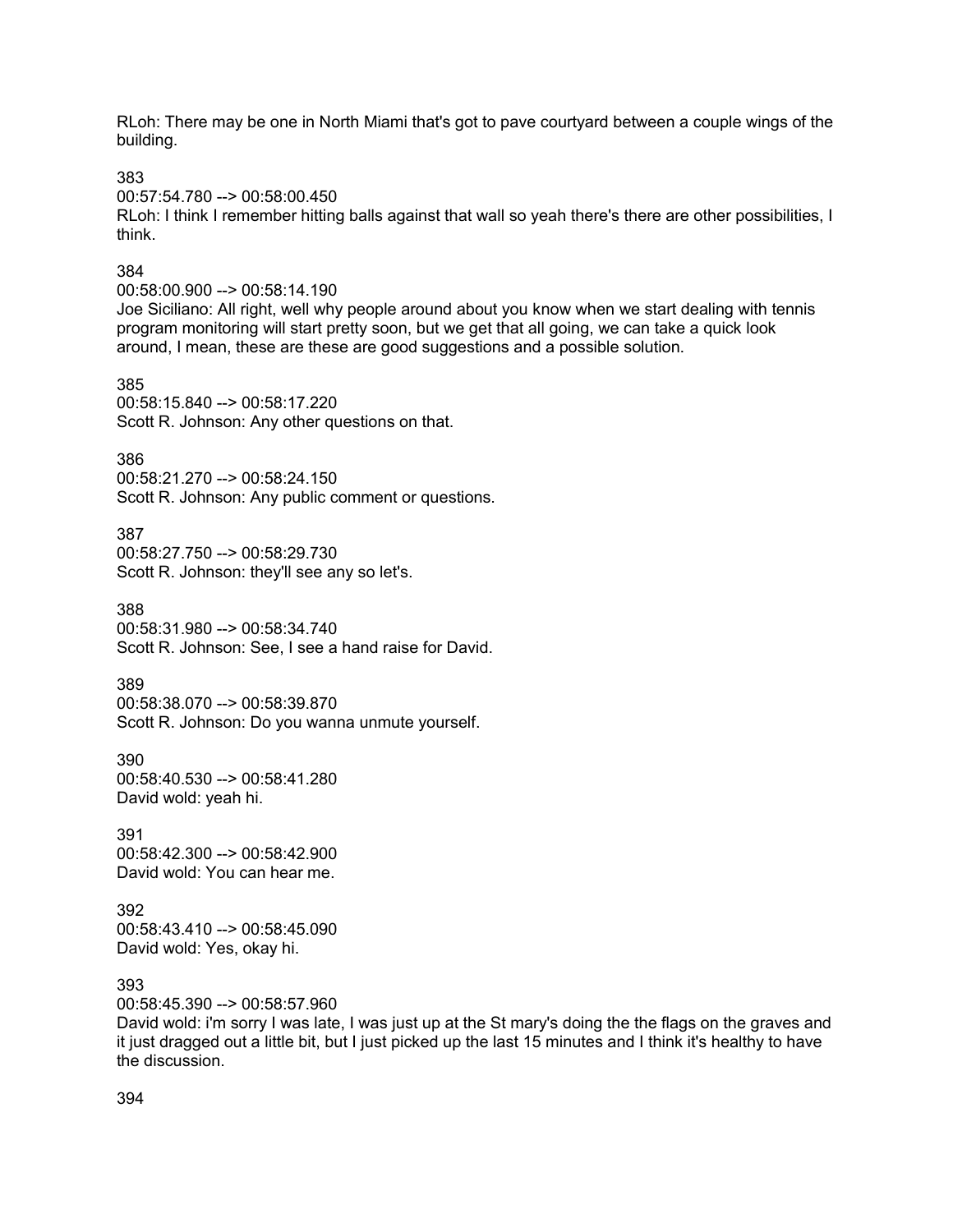00:58:59.340 --> 00:59:15.540

David wold: I was born raised with a a wall at my tennis court across the street, and it was used a lot and I hope we can find a facility for this in connection with, for example, redoing the parking lot that.

# 395

00:59:16.890 --> 00:59:19.860 David wold: eugene marlo Park, or if it is Cristiano park.

#### 396

00:59:21.090 --> 00:59:28.380 David wold: I understand that has been complaints about the noise from the the pickle ball playing or picking up there.

# 397

00:59:29.820 --> 00:59:38.100

David wold: We should maybe I looked into that before we made a new Gate in the fence and put down the asphalt walkway and things like that.

#### 398

00:59:39.000 --> 00:59:56.370

David wold: And, but I see many tennis courts in town that could probably be utilized with a wall so i'm glad that you, you brought it up and that you're discussing it, and I hope we can return during the summer and find at least on experimental court.

399 00:59:57.660 --> 00:59:58.410 David wold: So thank you.

400 00:59:59.730 --> 01:00:01.290 Scott R. Johnson: Any other comments.

401 01:00:03.030 --> 01:00:05.550 Scott R. Johnson: So we have a motion to adjourn.

402 01:00:07.770 --> 01:00:08.370 Scott R. Johnson: Somebody.

403  $01:00:09.570 \rightarrow 01:00:11.430$ RLoh: With a commotion make a motion.

404 01:00:11.580 --> 01:00:12.270 RLoh: to adjourn the meeting.

405 01:00:12.690 --> 01:00:13.560 Scott R. Johnson: Anyway, second.